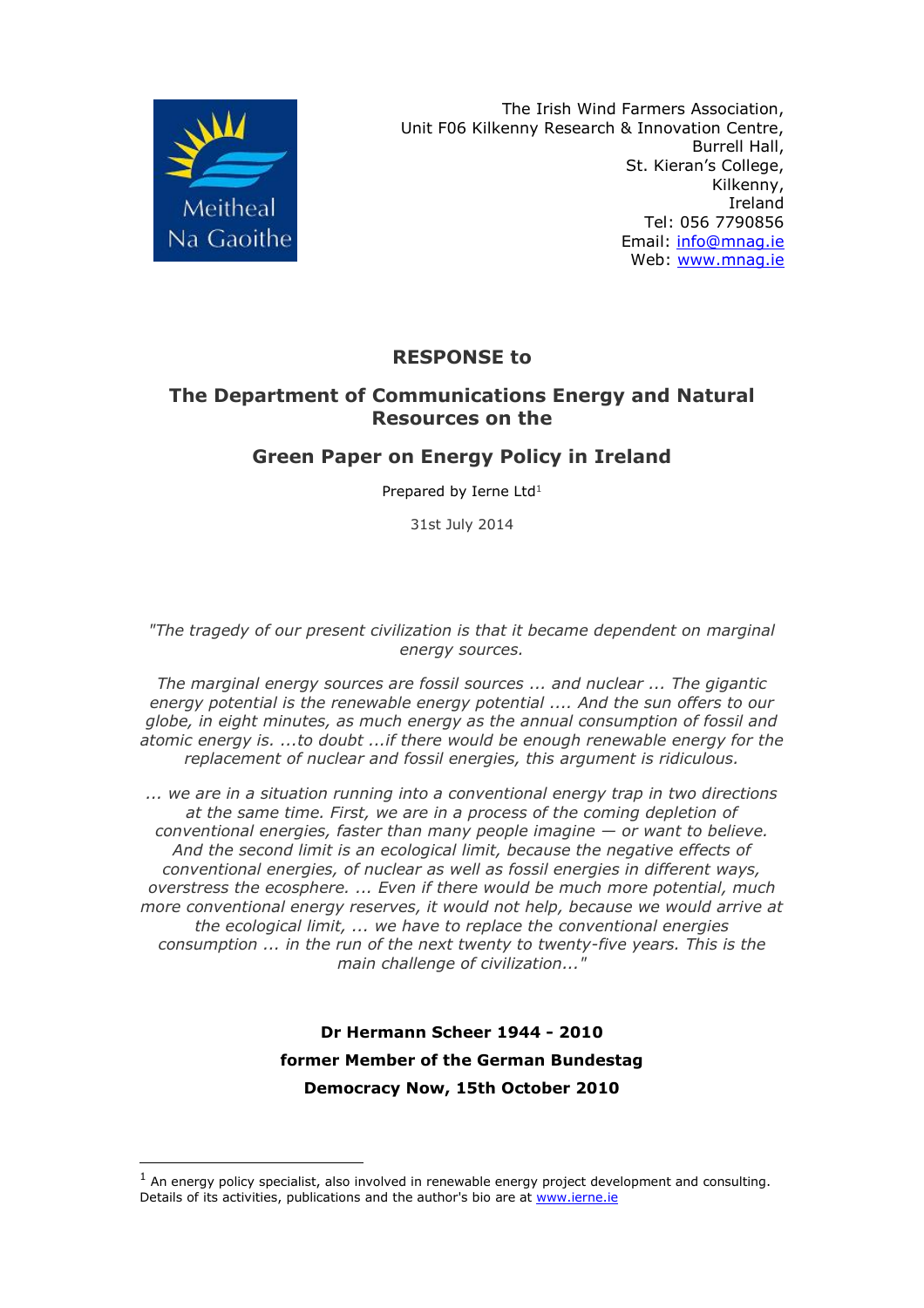#### **GENERAL COMMENTARY**

The Green Paper on Energy Policy issued by the Department of Communications, Energy and Natural Resources (DCENR) in May provides a most welcome opportunity to reflect on the state of play. It is timely and essential to consider our vision for the future, not just for the Irish energy sector, but of the State as a whole, given the absolutely central role of energy in all countries and their economies.

The paper's aspiration of moving to a low-carbon economy over the coming decades is its most welcome feature. It is clear that the then Minister fully backed such a direction, and the current Minister has since reconfirmed this approach. Based on this aspiration, the declared interests of the State and those of this organisation are largely aligned on energy policy. Nevertheless, in responding, we have actively sought, insofar as possible, to avoid focussing on our own interests, rather we have directed our experience towards the overall long-term interests of the State.

Examining the document from the point of view of Ireland and in particular its citizenry, it is regrettable that the Green Paper lacks a clear, determined, singular and ambitious vision. Rather the paper shows by what it says, and indeed by what it fails to mention, that it is somewhat confused, and in places contradictory, on the role of fossil fuels in Ireland's future. It even risks damaging its own credibility by actually considering the possibility of nuclear energy in Ireland in a post-Windscale/Chernobyl/Fukushima world.

Too many cooks have spoiled the broth, as often happens with Government papers. Conflicting interests within Government and between Departments serve to water down the ambition and render such documents rather selfcongratulatory and otherwise relatively innocuous.

The paper is rather glowing on the undoubted and welcome successes in energy policy since 2007, such as SEM and some growth in renewables. Indeed it ought to mention that the setting of challenging renewable energy targets, which were carried over into EU law with Ireland's agreement, was one of the most marked positive developments in Irish energy policy in that time period.

However, the paper is less than candid and up-front on the many significant failures since 2007:

- the paper leaves it to page 61 to mention that energy related CO2 emissions in 2012 were 20% above 1990 levels (although this figure seems a bit high);

- Figure 7 on page 47 actually shows no progress at all between 2011 and 2012 in increasing the proportion of renewables in gross electricity consumption, and the following points will illustrate why;

- CER allowed fossil-fuelled generating stations to jump the grid connection application queue and get firm access in roughly a third of the time it is taking for renewables, thereby blocking renewables, and in breach of the Renewables Directive<sup>2</sup>;

- Eirgrid's failure to deliver the grid or the DS3 programme in a timely manner, or to take measures to guarantee the transmission of renewables, instead taking many very conservative measures which obstruct renewables, all in breach of the Renewables Directives;

 $^2$  It is an unfortunate long-term legacy of the disastrous 2003 grid moratorium, initiated by CER and Eirgrid (then ESB National Grid), that it can take up to 15 years from the date of the connection application for a renewable projects to achieve 'firm access'.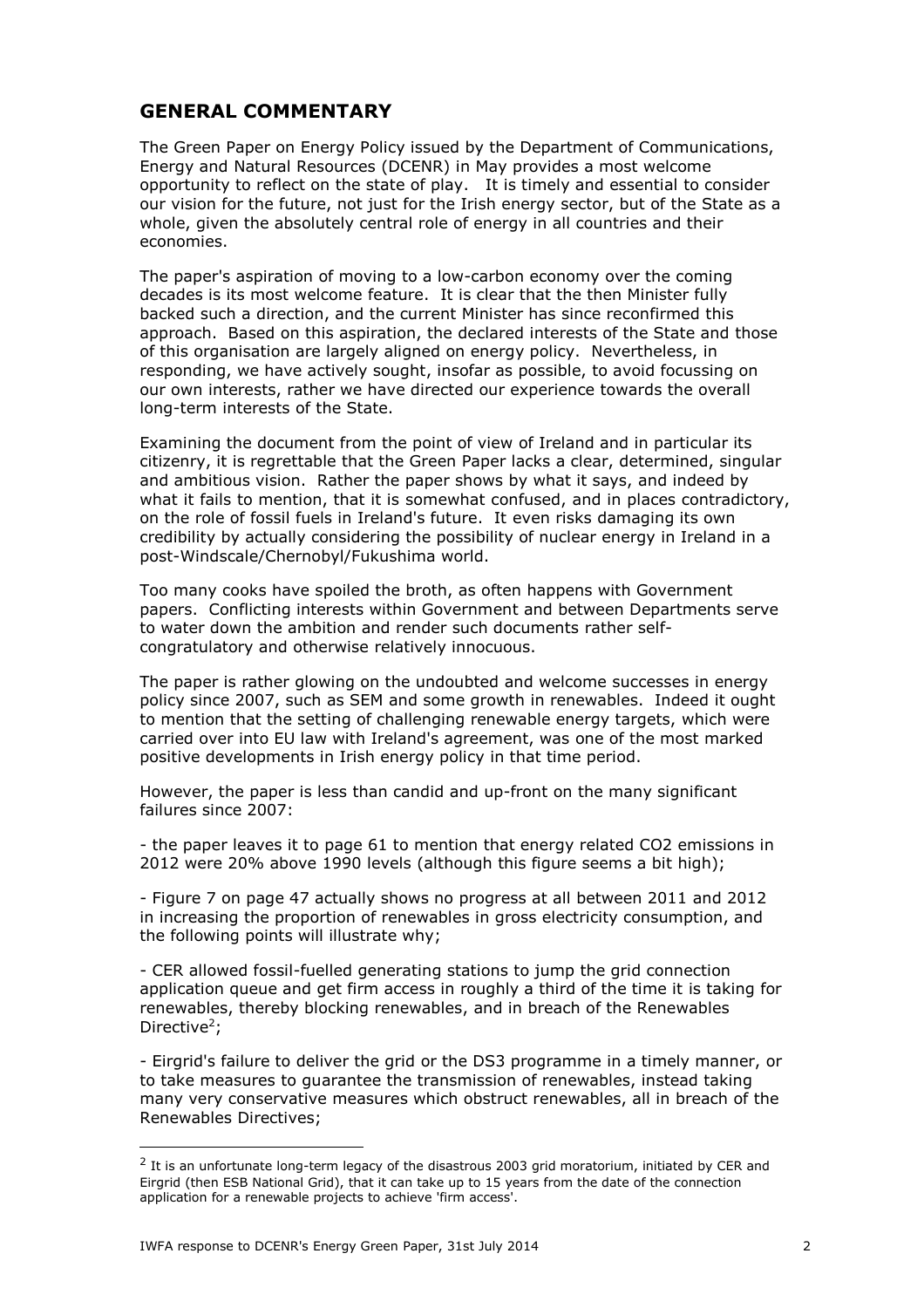- all parties including SEMC, CER, Eirgrid, ESB Networks, local authorities, valuation office, banks, professionals, objectors (facing no legal costs), are piling costs onto renewables, which are seen as an easy touch, reducing their competitiveness and raising the cost of the Public Service Obligation (PSO);

- development of a proposed new all-island market (I-SEM), which is clearly designed by the SEMC to be unfavourable to, and even discriminatory against, renewable energy;

- the unpicking of the REFIT support scheme for renewable energy (primarily through constraint and curtailment) by the regulators, working with the Department.

Unfortunately, the Green Paper is seriously internally contradictory. On the one hand, its stated aim is to get to a low-carbon economy. But it goes on to explore ways to get more oil and gas, both externally and internally, to provide more oil and gas storage for 'security', more fossil fuel refuelling stations for transport and even 'fracking', which for Ireland would be madness.

In essence the paper is confusing short term security, where it is true that we don't want to run out of oil or gas before we have converted to other energy sources, with long term security, where we won't get off fossil fuels if we overprovide for them now. Fossil fuel sources are not very secure now, but not secure at all in the medium or long term, for both depletion and geo-strategic reasons, not to mention the inexorable rise in their cost. The paper seems to make no attempt to disentangle these two time horizons, and instead conflates them, in order to plough on with fossil fuel development, while claiming sustainable ambitions.

The use of the term 'low-carbon' is therefore quite telling. It is a stage on the way, not the endpoint. That ought to be clarified and Ireland ought to be ultimately aiming for 'no-carbon' as the only rational outcome.

Ireland, like every State that collects taxes on fossil fuels, is internally conflicted, because it more than anyone else is addicted to fossil fuels<sup>3</sup>. Only during a time of vast budget surpluses might this not be an issue, but even when Ireland had such surpluses in recent years, we still remained addicted. So it is not clear how we propose to cure this addiction, and the fact that the paper is completely silent on this issue is very telling. Indeed, Ireland is worse than many other states, since it also owns semi-state entities that use fossil fuels extensively in their businesses and often pay dividends to the State, particularly ESB, but also Bord na Móna.

In the end, Ireland has to make a conscious decision to spend more now (and maybe earn a bit less) to change direction dramatically and quickly, rather than obsessing about cost, and leaving itself vulnerable indefinitely, until the inevitable happens, at which point the cost that would have been incurred will seem laughable by comparison to the ultimate bill. As with fire engines, investment is required today to avoid expensive disasters tomorrow. A complete analysis would seek to consider the cost impact of fuel scarcity or unavailability, not just its price. But economics is a very limited pseudo-science, usually (but not always) based on facts and evidence. There are very few future facts, apart from death and taxes, which leaves economics blind and with no vision, indeed a tendency to obstruct the vision of others who use different tools to imagine the future. Economics needs to serve the objective, not become the objective itself.

 $3$  Neither excise nor carbon tax apply to fuels used for electricity generation in Ireland, so this point refers only to heating and transport; Ireland collects over €2bn per year in excise on fossil fuels and around €350m in carbon tax, while the country's fossil fuel import bill is some €6.5bn per year.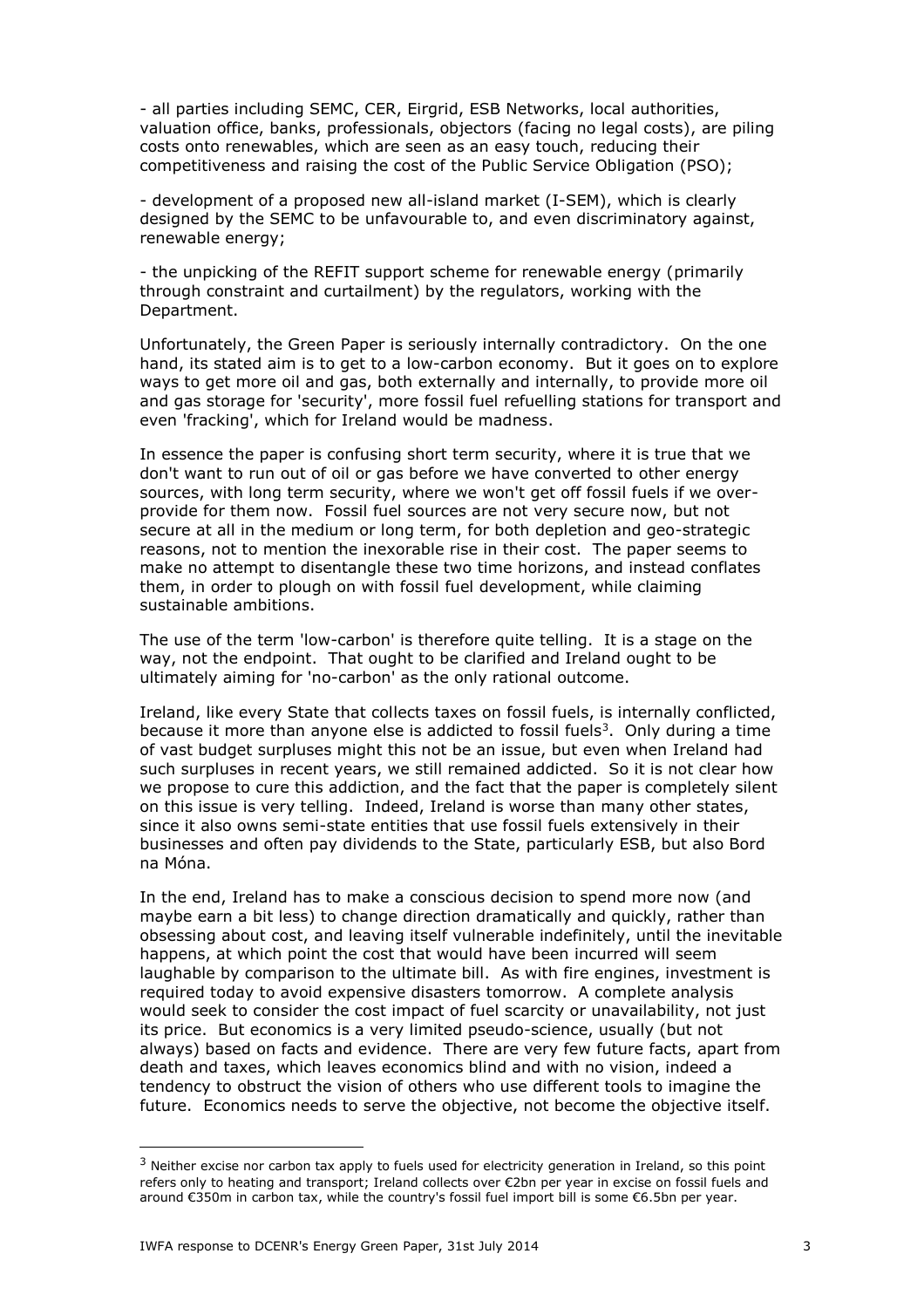Vision is often the product of a single mind, and action is generally not forthcoming when everyone must be involved in the decision. While it is laudable that Government believes it needs to consider everyone's interests, both in the public and private spheres, at some point there needs to be a single point of authority to draw up a positive vision and responsibility to implement that vision, and quickly.

#### **GLOBAL CONTEXT**

As stated by the late Dr Hermann Scheer MdB shortly before his untimely death, fossil and nuclear are marginal sources of energy. This is illustrated in the graph below, which compares only 1% of global solar energy delivery with the likely pattern of consumption of all of the energy previously and currently available to humanity<sup>4</sup>.





The tendency to argue for a 'fossil free' energy future is risky because it opens the door to nuclear, suggesting that the only real problem is climate change. But nuclear is also facing depletion, since it also depends on a rather limited resource. So a switch to nuclear only postpones the equally serious energy security problem for a few decades, and then lands us back in the same dilemma, which may then tempt us to go exploring for more fossil fuels. Why do so many smart people keep reaching for half-baked solutions, or even ones that don't currently exist, while avoiding the obvious? The ultimate clean and more or less inexhaustible energy solution is renewable energy, and we can harvest as much of it as we want, today. Hermann often said that he supported nuclear fusion, because we have a perfectly good fusion reactor 93 million miles away that won't break down for another few billion years.

<sup>4</sup> That excludes Mixed Oxide (MOX), which is not material and is complex due to recycling. Fast breeders and fusion reactors are not currently available.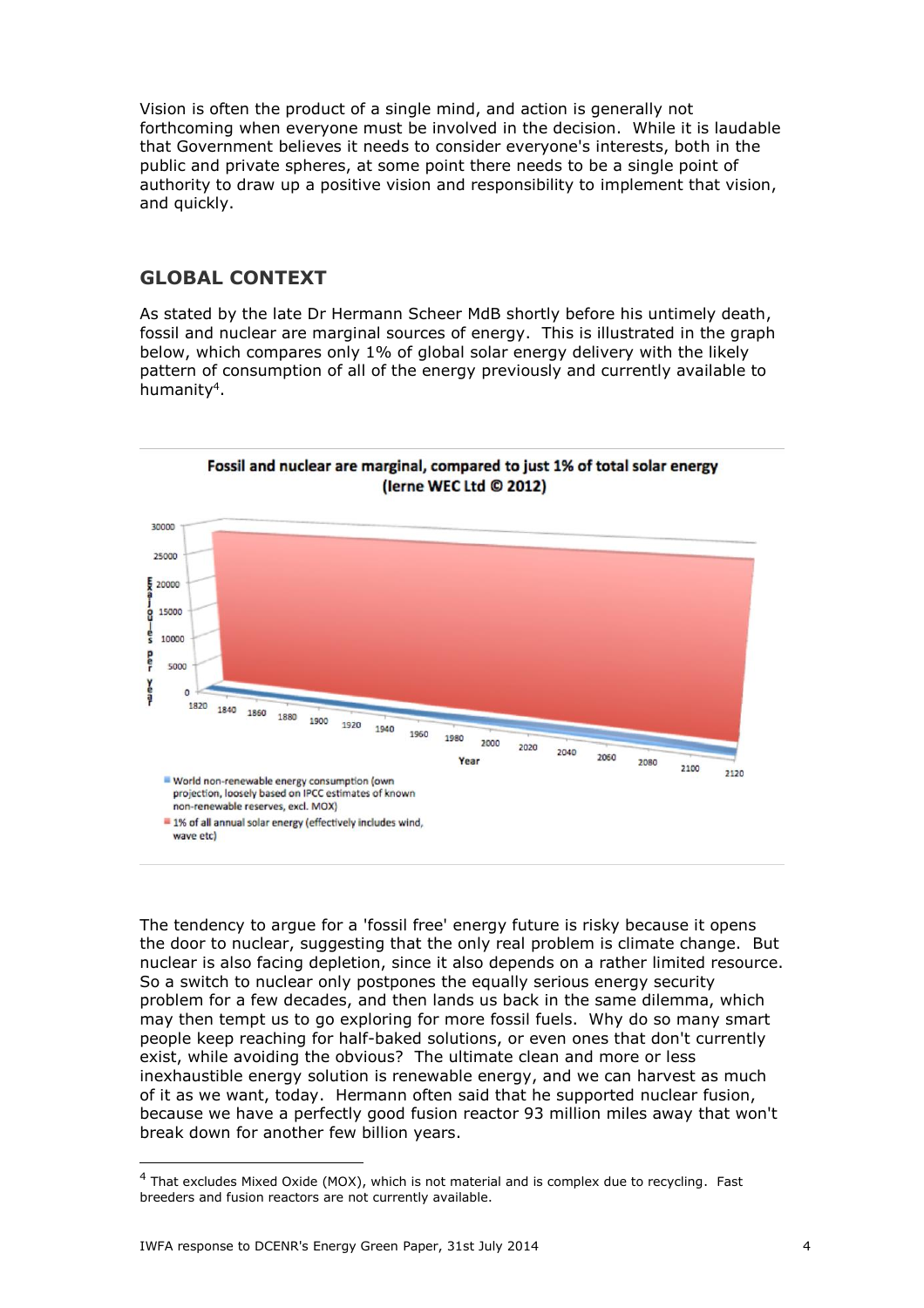Most ordinary people seem to get this logic, and actually want the world's leaders to move forward with renewable energy, and not nuclear or fossil. And yet the huge progress that has been made on renewables over the last two decades is now being unwound around the globe, contrary to the wishes of most citizens. The EU had been leading the race for renewables, adopting supportive directives, that set targets, etc, and then encouraging other countries around the world through the Johannesburg Renewable Energy Coalition (JREC) to do likewise. Unfortunately, the more recent steps taken by the EU are working directly against renewable energy, through the latest phase of Internal Electricity Market integration, based on the discriminatory principles of the Target Model, through the selective tightening of state aid rules and many other restrictive planning related actions that are unduly focussed on renewables. At the same time, enormous worldwide subsidies to conventional energies continue to rise, conservatively estimated for fossil only at over \$520bn per year<sup>5</sup>, never mind nuclear energy, with its hidden subsidy through the civil liability guarantee, as well as the continuing non-payment of external costs by conventional energies (partly due to the EU's completely counter-productive Emissions Trading System). Despite all of that, it seems that the EU has caved in to the pressure from the large European utilities, who are now threatened by the significant growth of renewables, which has reduced their market share and eaten into their profits, even caused some of them huge losses.

Such negative developments would tend to reshape the renewables sector, by compromising commercial projects. But the genie is out of the bottle. Costs have been dramatically reduced to the point where power from an onshore wind project in Ireland is now cheaper than from the most efficient gas-fired power station<sup>6</sup>. Photovoltaic solar energy is already at grid parity in some countries <sup>7</sup>, and costs are likely to continue to fall. Although such projects continue to need support due to the high capital costs, we are at the point where individuals and communities could decide to go it alone for their own reasons, not relying on their projects to be highly commercially attractive. While that may not achieve large growth in output, sufficient to meet Government targets, it will drive the sector towards a decentralised model, and one where participation by ordinary people and communities could make concerns about what is termed 'social acceptance' a lot less relevant. Such a trend would really mark the beginning of the end for the large utilities, and maybe the end of the beginning of a new energy system.

To date, the vision for renewable energy has generally been a top down one, with notable exceptions in the early days in places like Denmark. Generally states decide the capacity of projects that have to be built to meet modest and rather arbitrary targets and to meet even more modest requirements of climate conventions (like Kyoto), and get their authorities to set the rules, adapt the national grid etc. Developers then move into communities to build commercial projects, and when resistance emerges, states believe the people have to be educated. This approach underlies much of the Green Paper, as might be expected from Government. A subtle shift in emphasis is now required to where Government takes more care in setting an enabling framework of policies, such as priority planning, a decentralised grid, offering fast priority local connections with guaranteed access and, where required, some sort of support. Government would then leave it to ordinary people to self-supply or develop small commercial and community projects, without the need for on-going policy and regulatory intervention.

<sup>5</sup> [World Energy Outlook 2012, International Energy Agency](http://www.worldenergyoutlook.org/publications/weo-2012/)

<sup>&</sup>lt;sup>6</sup> "Embedding Sustainability, The business case for small wind energy.", Meitheal na Gaoithe, [February 2013 \(supported by SEAI\)](http://mnag.ie/information/)

 $<sup>7</sup>$  where the cost per kWhr is the same as the retail price of electricity</sup>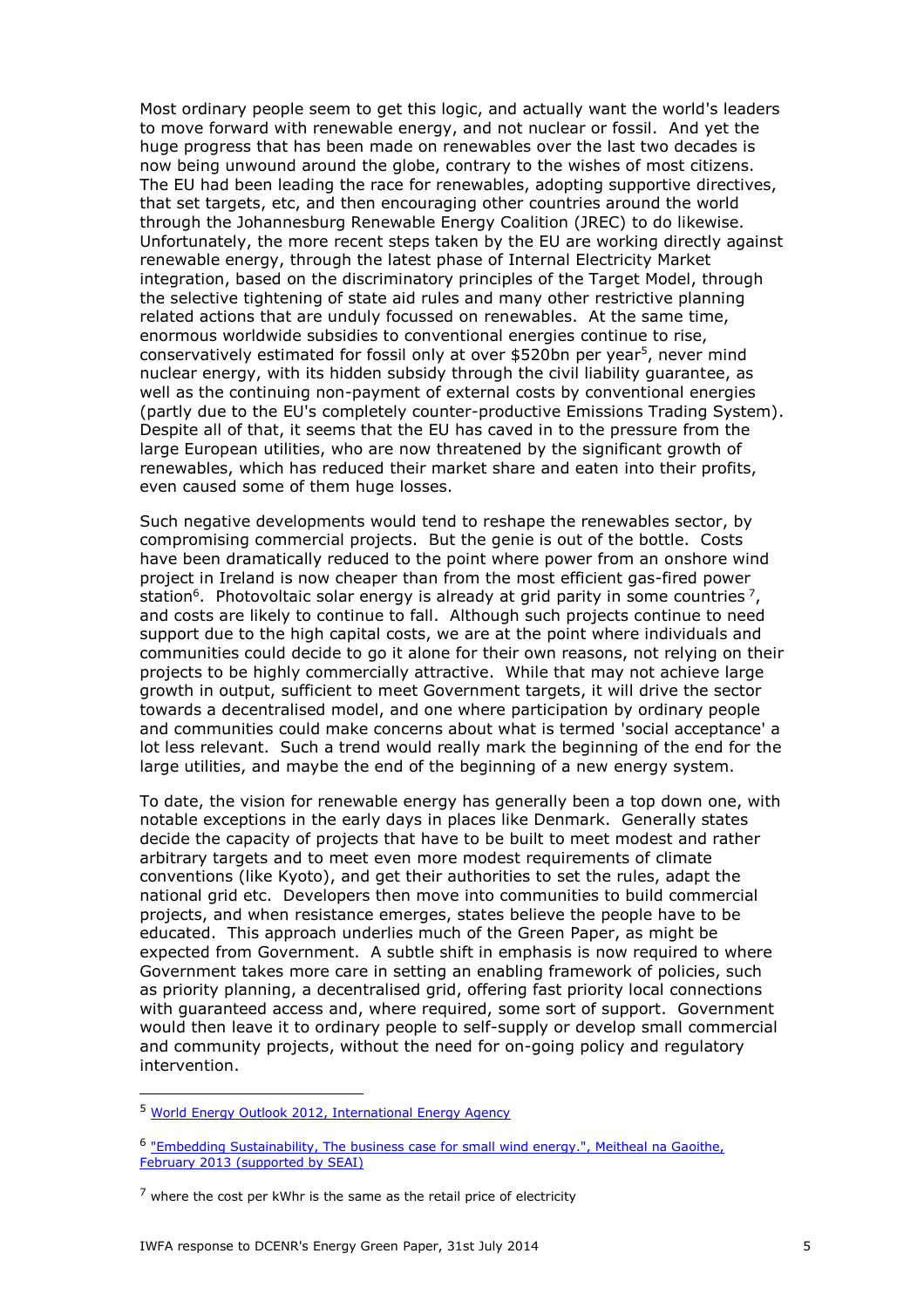As if to emphasise the point on grid decentralisation, a recent event has given us a further warning that centralised and overhead grids are a major vulnerability for modern societies, in addition to the risks to those networks from storms. One of the largest solar coronal mass ejections (CME) ever witnessed, just missed the Earth in July 2012<sup>8</sup>. Had it struck, it would have been lights out for electrical networks all over the world, and the damage would have been so severe that it would have taken a long time to bring them back. Before the next CME happens, and maybe hits us this time, we need to fully decentralise and underground the grid, while enabling citizens to securely make their own power.

James Carville,

Chairman,

Irish Wind Farmers Association

<sup>8</sup> [www.theguardian.com/science/2014/jul/25/extreme-solar-storm-sun-earth](http://www.theguardian.com/science/2014/jul/25/extreme-solar-storm-sun-earth)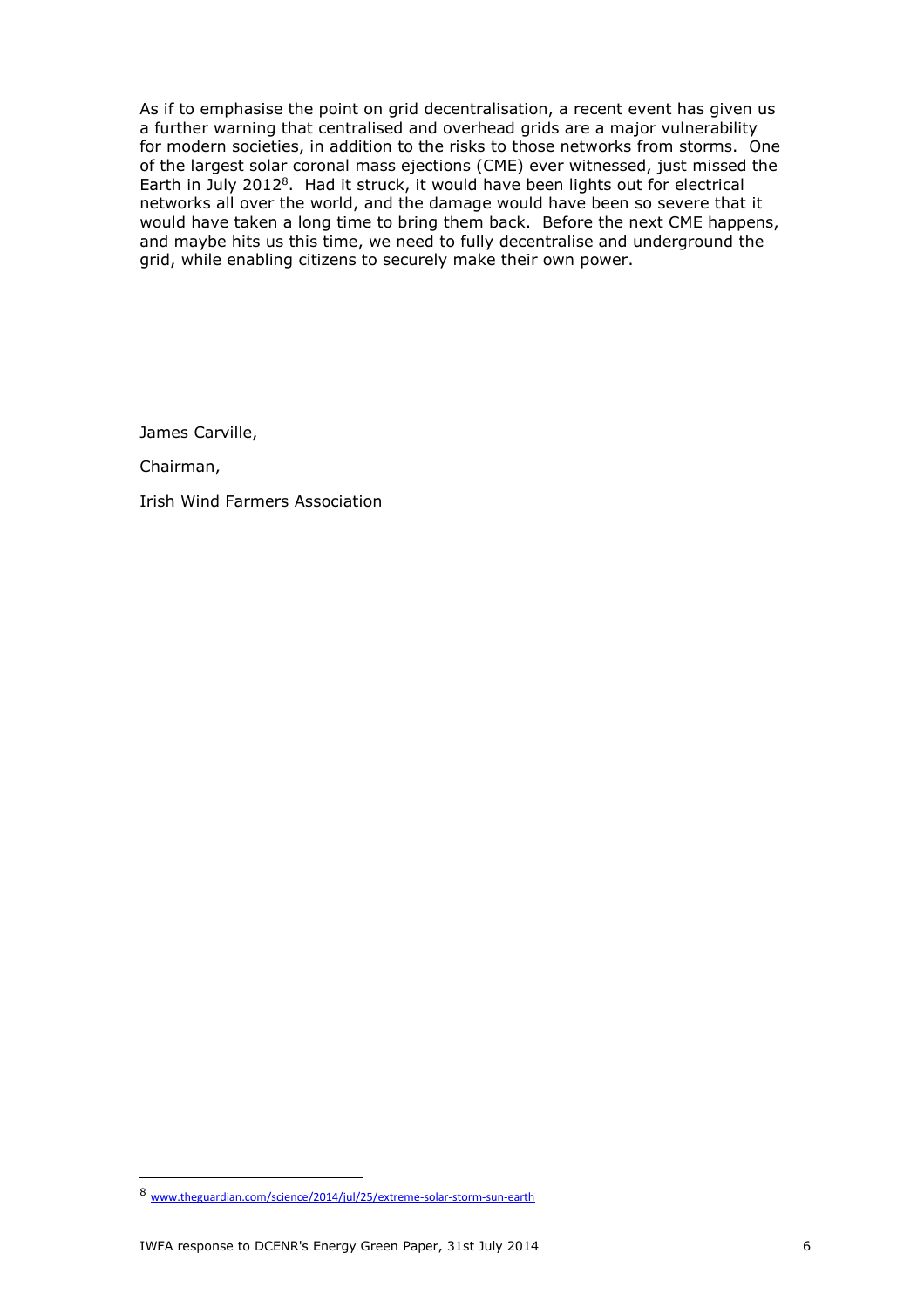### **Priority 1 – Empowering Energy Citizens**

*Questions and Policy Options* 

1. How can we encourage citizens to be part of our transition to future energy paths and the policymaking process that goes with it? Given the scale of changes needed, what are the right mechanisms to engage citizens (e.g. would 'energy citizen' impact assessments for energy policy decisions or transition from written consultations to interactive workshops with interested stakeholders be more effective)?

2. What formal and informal mechanisms could be used to enhance citizen engagement with regulatory and policy decisions and how should they be structured? (e.g. should there be greater use of consumer panels?)

>> Questions 1 & 2 imply a top down approach to energy citizens, where the State is deciding and the citizen needs to be informed and persuaded. However, the best route to involving citizens is for Government to create the economic framework which empowers them to actually participate in the new energy system, to build small commercial and community renewable energy projects, and where they wish, to supply their own renewable energy for most of their needs.

3. How can we increase the rate of home retrofit radically? What can Government do to encourage citizens to undertake ambitious home upgrades in large numbers? Are there particular barriers that need to be overcome, such as lack of finance, information, and skilled professionals?

>> Again, enabling citizens to self-supply would quickly reveal to them the need to save energy, so as to reduce the amount of energy they need to produce and the cost of doing so. Pay as you save (PAYS) seems to be a good approach, but needs to be designed so as to cover the rental market. In some cases it is surely possible to add the cost of the upgrades into the mortgage on the property.

4. How can we raise awareness of the scale of the energy challenges facing us and the ways that citizens can be part of collective solutions? What can we do to improve citizens' access to energy information?

>> We need to start with a major well-funded Government information campaign run by SEAI to simply inform citizens' on energy self supply and small commercial and community renewable energy projects, also offering some grant support. Every household in the country should receive a book on all aspects of sustainable energy from SEAI.

5. How have other countries effectively engaged citizens in infrastructural development, and which innovative or interesting approaches could be helpful in Ireland?

>> The underlying idea of the question is again the need for 'social acceptance' of what Government decides. This term is now being questioned by social scientists as being too passive<sup>9</sup>, and as shown by recent developments, this approach has pretty much run its course.

<sup>9 &</sup>quot;Wind Energy in Ireland: Building Community Engagement and Social Support", NESC, report 139, [July 2014](http://www.nesc.ie/en/publications/publications/nesc-reports/wind-energy-in-ireland-building-community-engagement-and-social-support/)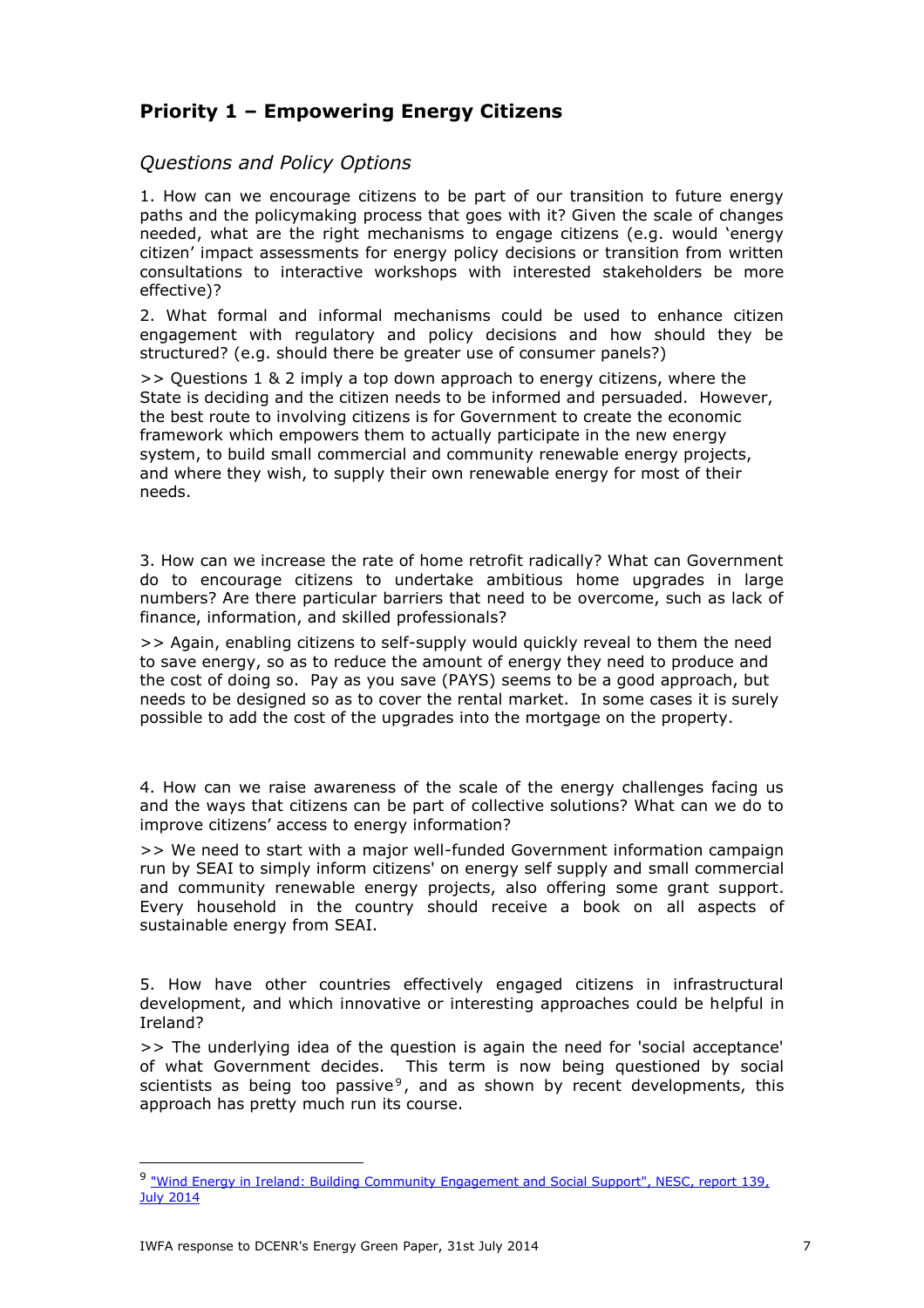6. Is there further scope for switching in the Irish retail electricity and gas markets to enable customers to avail of alternative price and product opportunities, or do the numbers indicate that Irish switching has plateaued? If there is indeed further scope for switching for consumer benefit, are there barriers that need to be overcome, such as availability of information or consumer difficulties with the switching process?

>> The emphasis of switching must now shift to self-supply.

7. Is micro-generation the most cost-efficient solution to decarbonising home energy, and who should bear the costs of any associated support scheme – consumers, taxpayers or industry?

>> It probably isn't the most efficient answer in the short-term from a purely economic standpoint, but that is not the only criterion by which people assess such decisions. Many citizens ask about self-supply to give them a sense of security and empowerment, as well as price stability. Being able to incorporate the cost into the mortgage would probably be the single most useful development. If citizens decide to proceed with self-supply, they can't realistically expect other consumers, or the wider energy industry to assist them. But SEAI should be funded to a much greater extent, in order to provide a lot more grants to incentivise citizens in making such decisions.

8. What is needed to ensure that smart meters enable greater consumer empowerment in the Irish energy market? Are there steps that should be taken to allow smart meters to play the fullest role in enabling greater consumer empowerment in the Irish energy market, in particular in relation to behavioural change, aside from CER's on-going preparations for the national smart meter rollout programme, and its associated regulatory decisions?

>> This programme is again a rather top-down measure, and while it will be valuable to citizens when interacting with the grid to manage their supply more economically, if they opt for self-supply, it will be of less value. Furthermore, the electricity market model being proposed by the SEMC works against a forwardlooking 'active' market linking consumers through smart meters with variable energy sources, and will therefore leave citizens being 'not so smart' about how they consume fossil fuel derived energy, which is not what they want. In fact this may further encourage self-supply, so every cloud has a silver lining.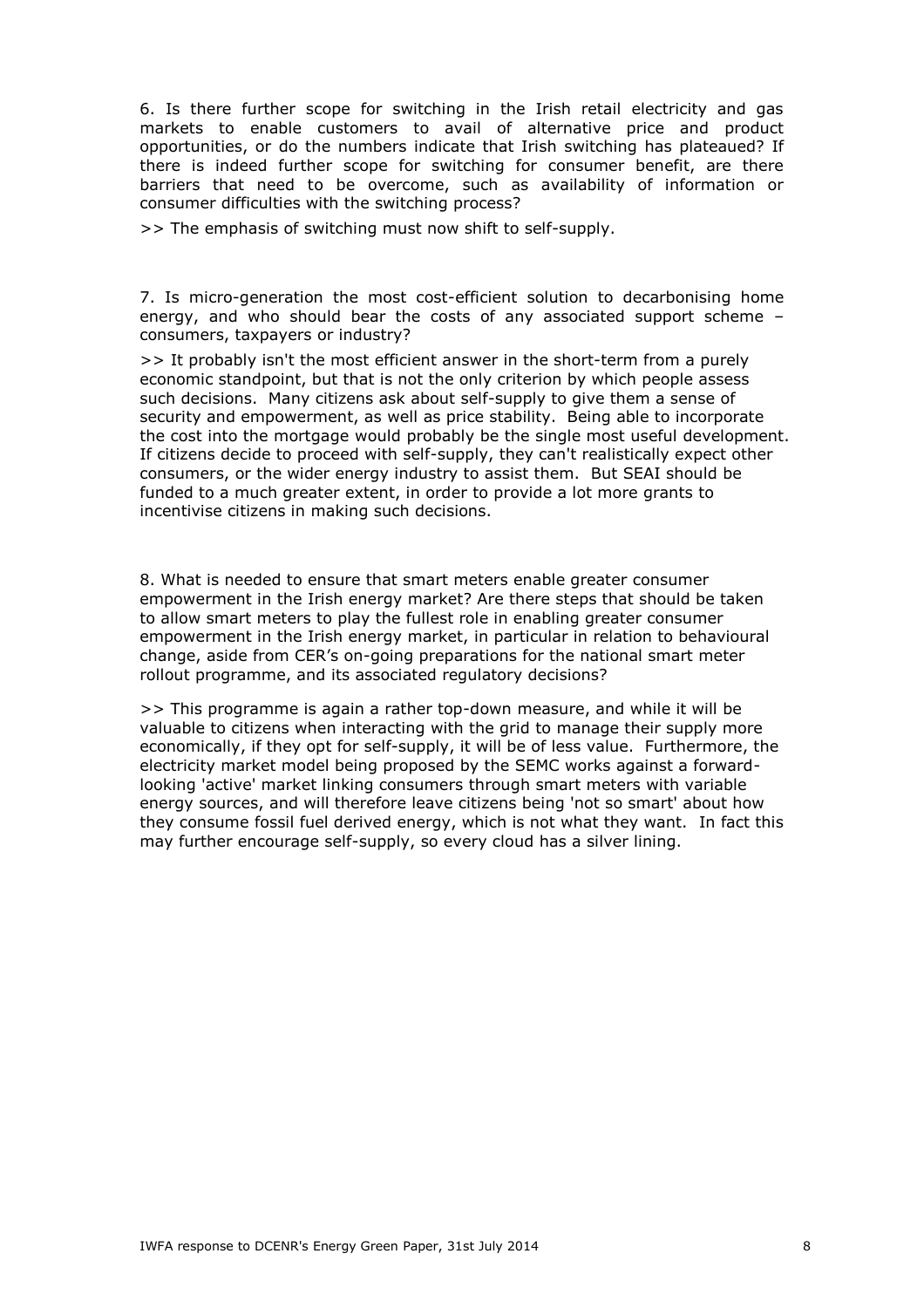# **Priority 2 – Markets, Regulation and Prices**

### *Questions and Policy Options*

9. Given the success of Government policy on increasing competition to create downward pressure on prices, are the extent and effectiveness of competition and of competitive behaviour, in both the electricity and gas markets (wholesale and retail), sufficient, and are there any strengthening measures required, at regulatory and/or Government level?

>> The participation of smaller renewable projects and measures like 'supplierlite' have ensured both competition and innovation at the lower end of the Single Electricity Market (SEM). However, the I-SEM proposal now on the table is set to undermine all of that, by making it really difficult, if not impossible, for smaller players to participate. The proposal needs to be adapted to employ a SEM-like pool as the balancing mechanism, in order to avoid the departure of these projects from the market, reducing competition and innovation. If this is not rectified immediately, it is quite likely that existing projects that are out of support<sup>10</sup> but are still perfectly sound, will shut down, taking capacity away from reaching targets, and then be repowered, in order to re-enter the support scheme, raising the PSO for no particularly good reason.

The wholesale electricity market comprises three related but distinct submarkets: energy, generation capacity, and ancillary services, each of which is likely to be competition-based in I-SEM. The ancillary services market in particular will become a more material percentage of the overall wholesale electricity market, partly because more services will be required to enable the integration of greater quantities of variable renewables like wind. It is important that the DCENR, along with the CER, realise that the level of market power in ancillary services (and that which may be exercised in a less regulated generation capacity market) is not yet understood. It is therefore vital for the overall market, and for wind, that robust market power mitigation measures are put in place in the capacity and ancillary services sections of the wholesale electricity market, as is being done in the energy market itself.

10. Is the regulator strongly enough positioned and resourced – financially and in terms of human resources – to deliver its regulatory decision-making and advice roles as set in its legislation, and thereby to contribute to the achievement of energy policy outcomes and regulatory certainty and stability in the Irish market? >> No. CER is heavily constrained by public service recruitment rules, when in fact it provides its own funds through the levy; so it should be able to hire as required subject only to scrutiny by the Oireachtas. CER and SEMC seem particularly poorly resourced in both legal and technical areas. They tend to ignore legal requirements, and need full time specialists to ensure they fully comply with both national and EU law. It is not clear how they are supposed to carry out their regulatory function of managing the grid authorities without a full time engineering team in-house, when the grid authorities themselves have so many specialists interacting with the regulators and effectively 'capturing' them.

11. Is CER's legislative remit appropriate for the purpose of regulatory certainty and stability?

 $10$  it is estimated by  $Scan$  Energy that there is already around 700MW of wind out of support at this stage, and of course all projects eventually come out of support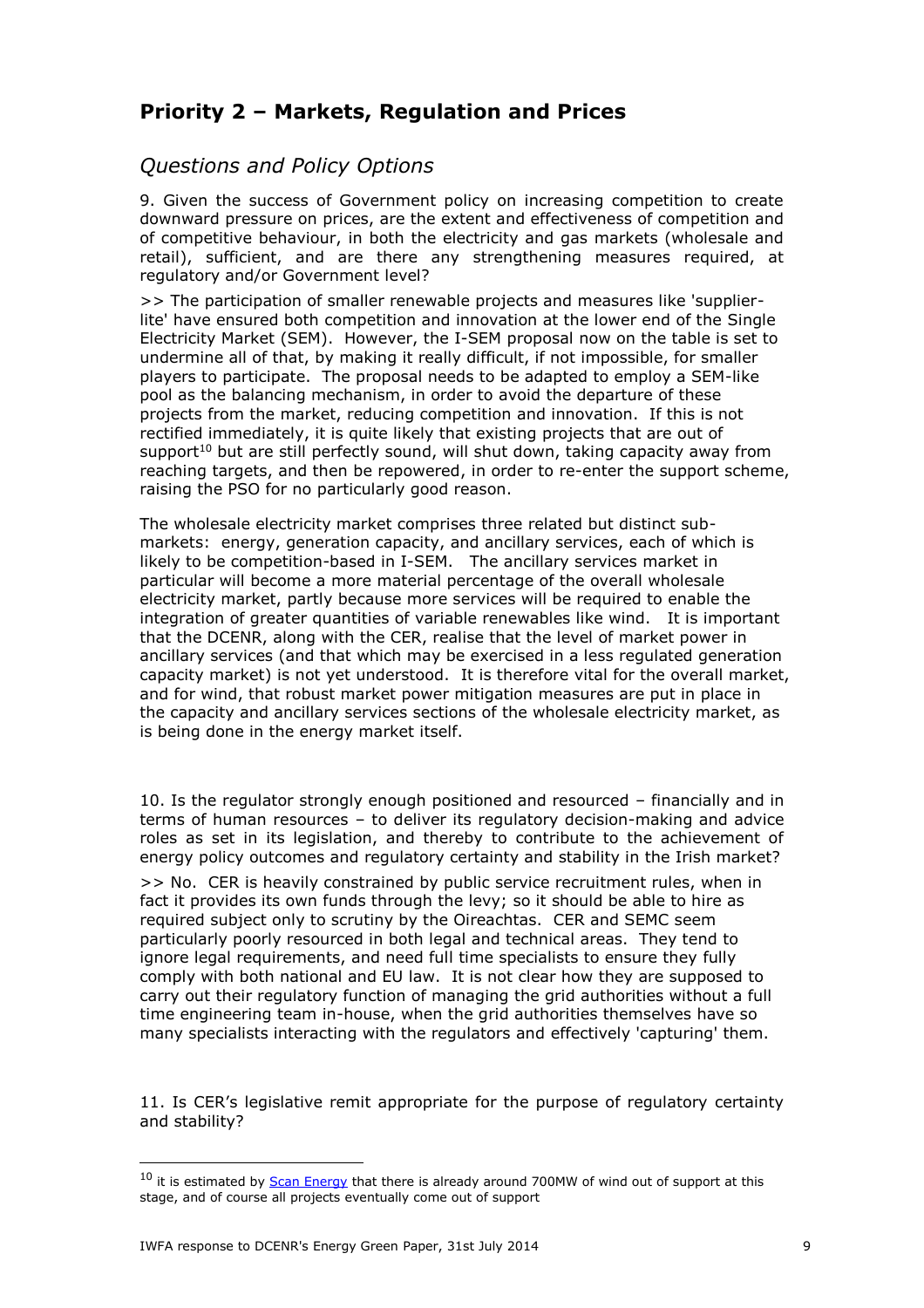>> No. It seems to be unclear to the regulators that they must comply with both national and EU law, BEFORE they make policy choices within that law. Over many years, we have seen CER and SEMC make policy choices where legal requirements and policy options are treated on the same level as if they could be traded off with one another. This is currently the case with the I-SEM draft decision, where binding targets and grid obligations are traded off against nonlegally binding policy considerations. CER's objectives under the Electricity Act must therefore be spelt out properly, making this point clear to them.

We must also bear in mind that the interaction within SEMC is often unhelpful, and may obstruct CER in complying with its own obligations. For example, since EU renewable targets are binding at a State level, the target in Ireland is directly binding on the State and thereby CER, while it is noteworthy that Northern Ireland has no equivalent legally binding obligation regarding renewable targets, as it comes within the wider UK target. Within SEMC then, CER should be placing a higher emphasis on the State's legally binding EU target and the related grid rules, than on its national obligations to promote competition etc, since EU law is superior to national law, which must in turn be given higher priority than policy choices and regulatory rules. However as things stand, NIAUR faces a different hierarchy of rules, and can in fact treat its national legal obligations ahead of the EU binding target, although at the same time it should be treating the directly binding grid obligations in the Directive above its national obligations (which it doesn't seem to be doing). The Irish State, however, has no direct influence over the SEM Committee, which implements a balance of Ireland and Northern Ireland policy, relying on legislation that is duplicated in both jurisdictions. To clarify these anachronisms, CER needs to be directed by Irish legislation to fully comply with the binding national target and other related EU obligations ahead of other national obligations and not be able to trade any of those obligations off in negotiations with NIAUR, even if NIAUR itself is not so directly bound. Ideally, a similarly binding target would be adopted by the Northern Ireland Assembly, in order to bring the two sets of obligations fully into line. Failing that, the underpinning legislation for SEMC needs to be adapted on both sides of the border to clearly set out how the hierarchy of obligations applies to SEMC.

Regarding regulatory certainty, SEMC seems to disregard this concept altogether, having induced 5 years of gross regulatory uncertainty for renewable energy on the curtailment issue (from Feb. 2008 to March 2013).

12. Aside from the market integration initiatives as set out above and currently being worked on (the SEM 2016 project and EU electricity and gas code development and implementation), what should be Ireland's long-term approach to, and strategy for, electricity and gas market integration for the period after 2016, and how can appropriate governance at regulator and member-state level be provided for in the post-2016 market? What further actions can be taken at Government or regulator level to ensure that Ireland benefits from the EU internal energy market in gas and electricity?

>> It is necessary to start with a significant change to the proposed I-SEM market High Level Design, so that it doesn't exclude smaller players. And instead of looking backward to a 'passive' market concept, where conventional generators slavishly follow demand, the design concept should be looking forward a lot more to a market where consumers actively engage in making consumption choices, which then enables them, and therefore the market, to effectively follow variable generation sources. As it stands the design will punish variable sources for being variable, which is exactly the wrong signal for Ireland's future. If we want to get there, we shouldn't start here...!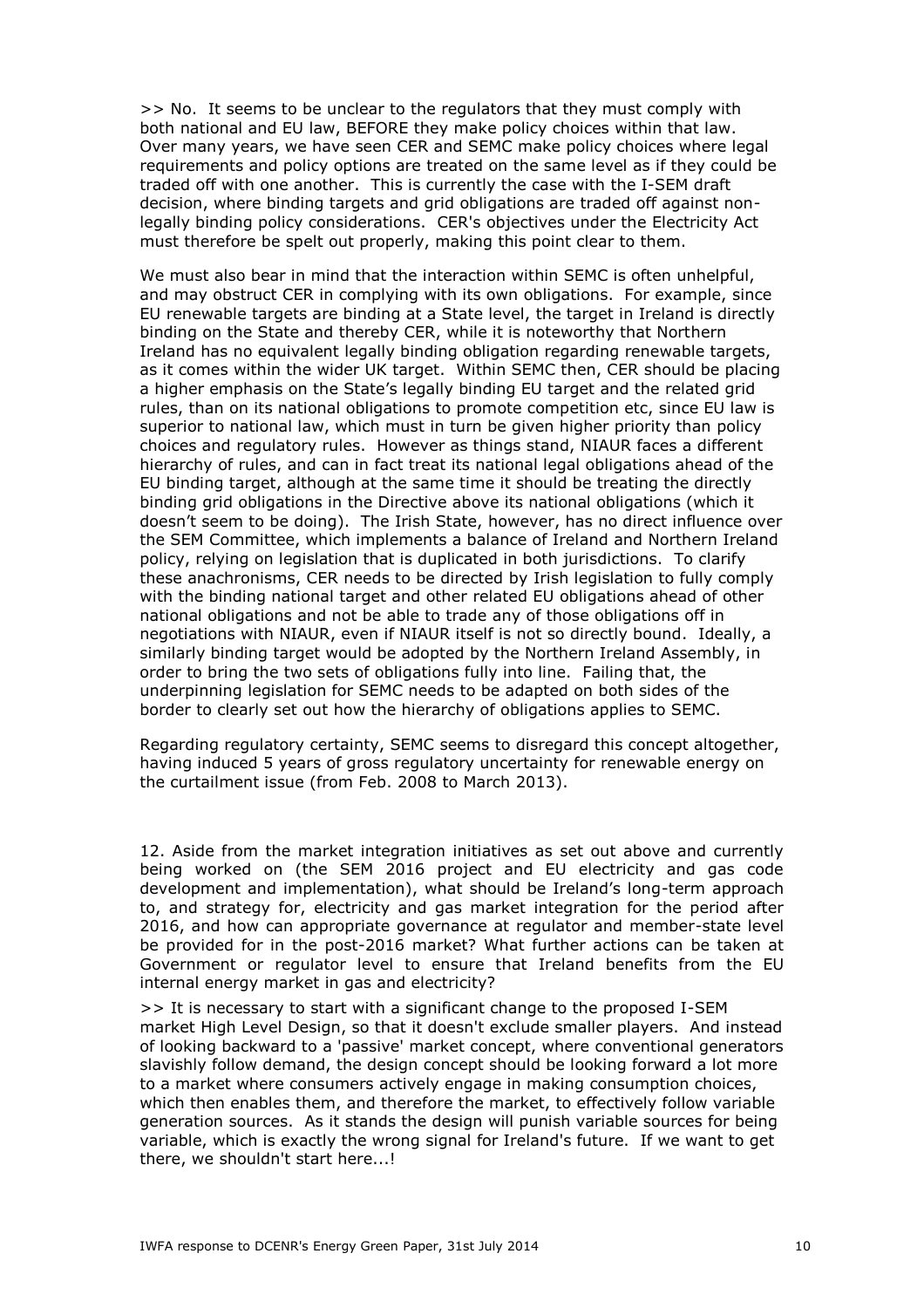13. Given the length of time since the establishment of the regulatory framework for CER, and the extent of additions to the CER functions since then, how should a review of the regulatory framework and/or CER's mandate best be conducted? The Action Plan for Jobs commits to the inclusion of a regulatory mandate review as part of the Green Paper process. In light of the implications of the market integration challenge for all players in the period up to 2016, should this review be partial or full? If a partial review is envisaged, should it be limited to how the regulatory framework and/or CER enable consumer understanding and citizen empowerment?

>> Given earlier comments, the proposed review is very important, and should get under way without delay, having particular regard to the fact that CER is not respecting national and EU law, and with a view to correcting this mistake before it is too late for I-SEM. The review should however not be fully concluded until the I-SEM design is completed to allow CER to focus on that important function.

14. Current Government policy on Ireland's transmission asset ownership regime is settled and the SEM Committee's requirements as regards certification must be progressed by both companies involved (EirGrid and ESB). What are the likely cost and benefit impacts for end consumers associated with the Commission's recommended changes in its certification decision? Assuming an overall sufficiently positive impact for consumers, how might these changes be best implemented?

>> The process by which the grid ownership issue was settled under Article 9.9 was almost totally in-transparent, and the market is barely aware that this has been done. This was no way for SEMC to conduct such an important step, so that the process wreaks of regulatory capture. For this reason, most market participants would feel unprepared to comment on the pros and cons or costs of what has been decided, or the implementation options. To rectify this mistake, the status quo ought to be fully reviewed within the next two years. In any case, it is quite ridiculous that an electricity market about the size of the City of Manchester has at least 4 major grid authorities (and that's just in the Republic). Since the boundaries between transmission and distribution are being blurred by the use of more embedded generation, and are likely to be further affected if and when we move towards a more 'active' market (as described above), then we ought to consider eliminating the increasingly arbitrary distinction between transmission and distribution, and merging these authorities, subject of course to compliance with the Third Package. The review might also consider if there is sufficient justification for the distinction between operation and ownership of the grid. However, should the whole come under one authority, then that must be completely legally separated from all other activities like market operation, aggregator functions, counter-trading, provision of ancillary service (from EWIC) etc.

While it has never been a specific consideration of the Third Package unbundling heretofore, it ought to be legally clarified that the production of ancillary services from network assets (such as EWIC) falls on the generation side of unbundling, while the application of these services by the TSO is a network function falling on the other side. Eirgrid as EWIC owner and TSO is therefore likely to find itself on both sides of unbundling, while also being the Market Operator. This apparent conflict of roles needs to be considered as a long-term unbundling issue, and in the meantime regulatory measures will be required here within I-SEM to address it. It is important that domestic transmission assets and interconnection do not become unregulated distorting influences in the development of the ancillary service markets. Ancillary services will become a key aspect of I-SEM, in order to enable the growth of variable generation on the system, so how the ancillary services market operates is of keen interest to the wind sector, even if it may not be too easy for wind to actually provide a broad suite of such services. EWIC's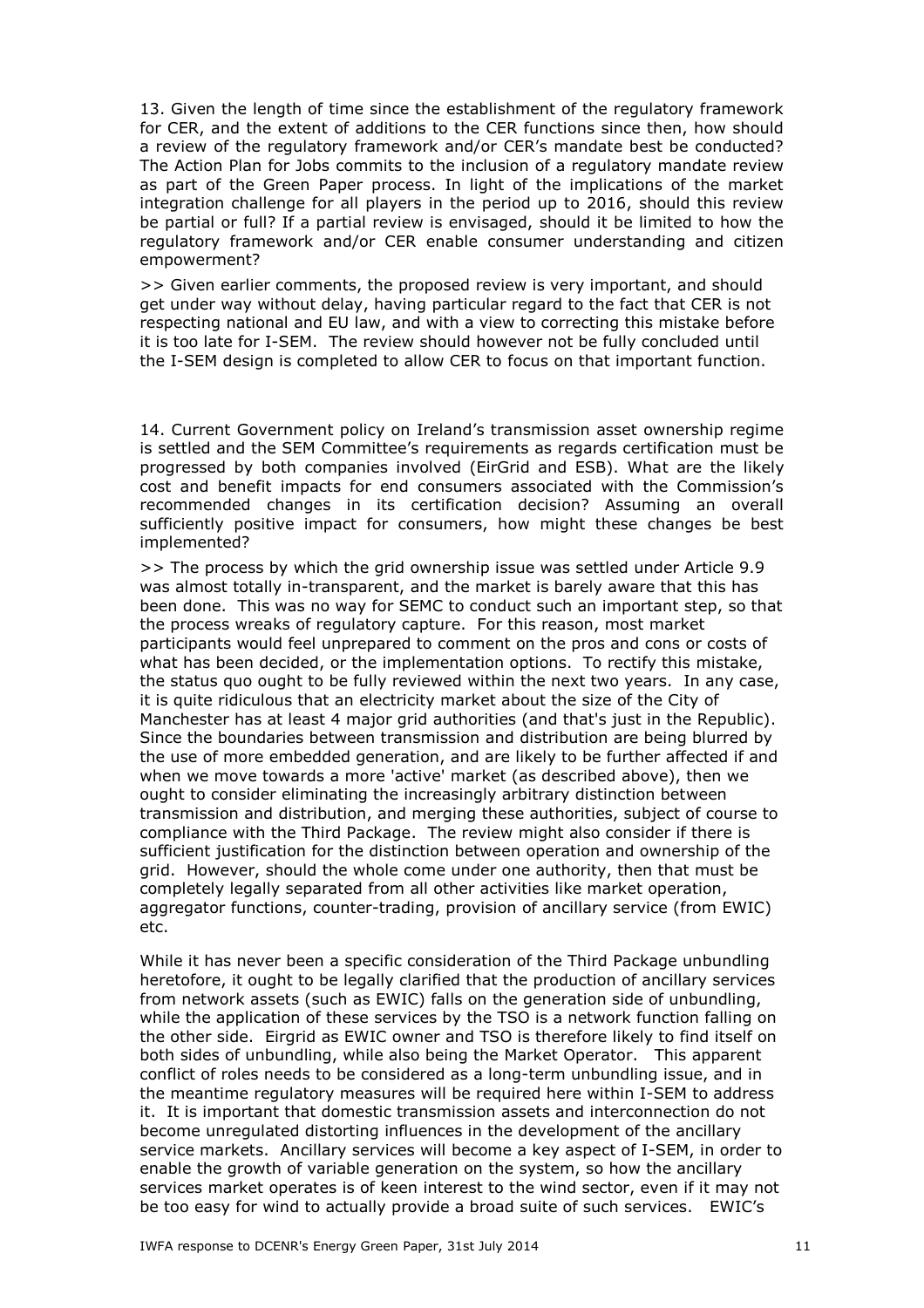provision of Ancillary Services will be in competition with generators also providing these services, and that could distort the Ancillary Services market if it is not addressed. Wind badly needs complementary flexible generation plant, whose investment cases will be underpinned by energy, capacity and ancillary service revenues. Ancillary services, under the DS3 Programme in Ireland, are the key to enabling conventional generation adequacy in a renewable-rich portfolio. Network unbundling/ring-fencing must be carried out in a manner that ensures – potentially beyond current European requirements – the all-island market requirement of non-distorted competition in the provision of ancillary services. It is of concern to the wind sector that EirGrid as owner of the Interconnector underpinned by Use of System charges (UoS), suggests the payment rates for the services, and is also the single buyer of these services, while being a producer as well. Future unbundling concerns would be that network infrastructure owned by the Transmission Asset Owner (TAO) or even the Distribution Asset Owner (DAO), also underpinned by UoS, could be used to participate in and distort the ancillary services market, undermining the case for further independent generation investment that would be complementary to wind.

15. Given that Government policy has sought to increase competition to create downward pressure on prices, are there unrealised opportunities in the pricing and regulatory framework for ensuring further price improvements, and, if so, what are they?

>> Yes. There are many inefficiencies in the current arrangements. Some ancient dirty power stations are being paid capacity for hardly running at all, in one case receiving over €30m for just running for one or two hours in the year. Admittedly, this is to disappear with I-SEM. Also, two state-owned power stations were permitted to locate behind a well known and long-standing network bottleneck in Cork, and have been paid some tens of millions every year in imperfection charges because they can't operate fully. And charging generation for grid connections, especially where the assets are shared, is the most economically inefficient way of recovering the cost of those assets $^{11}$ , and therefore the most expensive for the consumer. There is hardly much point in worrying about even more market competition when the Regulators allow this sort of thing to continue.

<sup>&</sup>lt;sup>11</sup> "Efficient Funding of Transmission Network Connection Costs", KHSK Economic Consultants, Jan [2010](http://www.nowireland.ie/downloads.html)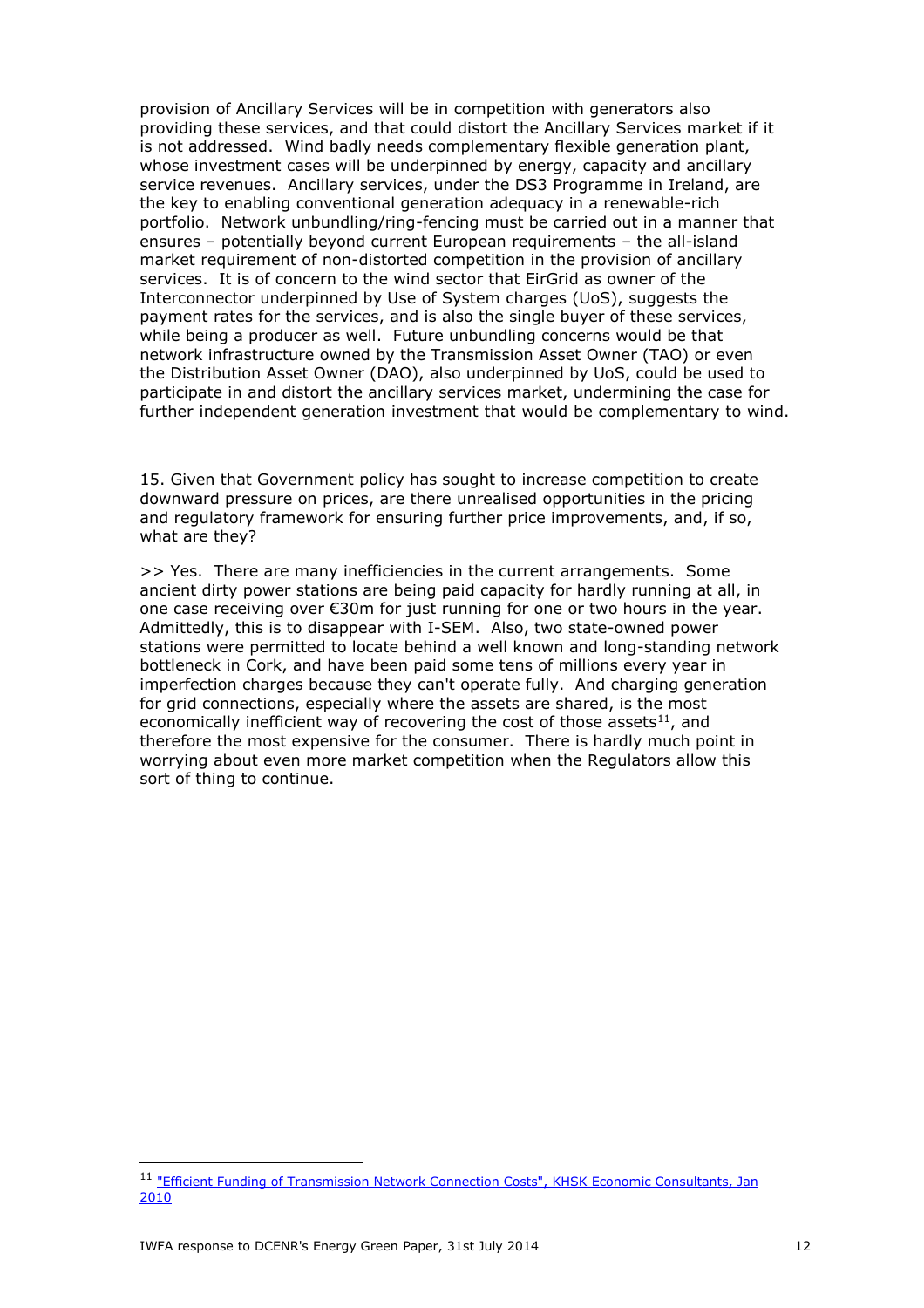# **Priority 3 – Planning and Implementing Essential Energy Infrastructure**

#### *Questions and Policy Options*

16. What improvements to energy infrastructure are required to facilitate the transition to future integrated energy systems?

>> Reflecting the inexorable shift to the more decentralised nature of renewable energy supply, the key change is a shift in the design of the combined electricity transmission and distribution system to a decentralised model, where regions and even municipalities and localities manage their own supply and demand, and only use the national system to trade surpluses. Enabling each locality to function more or less independently would have the advantage of empowering localities, avoiding 'social acceptance' issues, reducing losses and mitigating the severe consequences of a national black-out for whatever reason.

17. How could the permitting and licensing processes for major energy infrastructure projects provide for greater collaboration and engagement with community stakeholders?

18. Following the 'Government Policy Statement on the Strategic Importance of Transmission and Other Infrastructure' in 2012, what additional improvements could be made to the permitting and licensing processes for energy infrastructure projects to make them clearer and more efficient for project developers, the public, and other stakeholders?

>> These questions are predicated on a centralist approach, therefore requiring so-called 'social acceptance', when a decentralised model would mitigate the underlying issues, by requiring fewer large scale projects and directly involving locals.

19. How can Ireland better collaborate with Northern Ireland and neighbouring EU Member States on a shared approach to supporting potential investment in building and accessing energy storage capacity in order to better use oil and gas fuel supplies and to facilitate further exploitation of variable renewable energy sources?

>> The proposal for a compressed air storage plant in Larne, in order to store electricity, is an example of good cooperation within the all-island market, that can help us move towards a more sustainable electricity system on the island. Such cooperation needn't go beyond the island and any idea that storage in Ireland will help renewable exports is misconceived. The focus on fossil fuel storage here or abroad repeats the mistake of enabling fossil fuels while claiming to bring Ireland to a low-carbon economy. The simple answer is to use less fossil fuel, not store more of it.

20. Is Ireland's electricity and gas infrastructure – including, but not limited to, interconnection – sufficiently developed for Ireland to be able to achieve the benefits of European market integration at least cost? How should Ireland continue to improve electricity and gas interconnections in the context of this integration and its security of supply policy objectives? What additional steps could be taken to facilitate this improvement?

>> Integration is all very well as regards competition and cost, but is not a panacea in terms of either sustainability or energy security. In many respects, it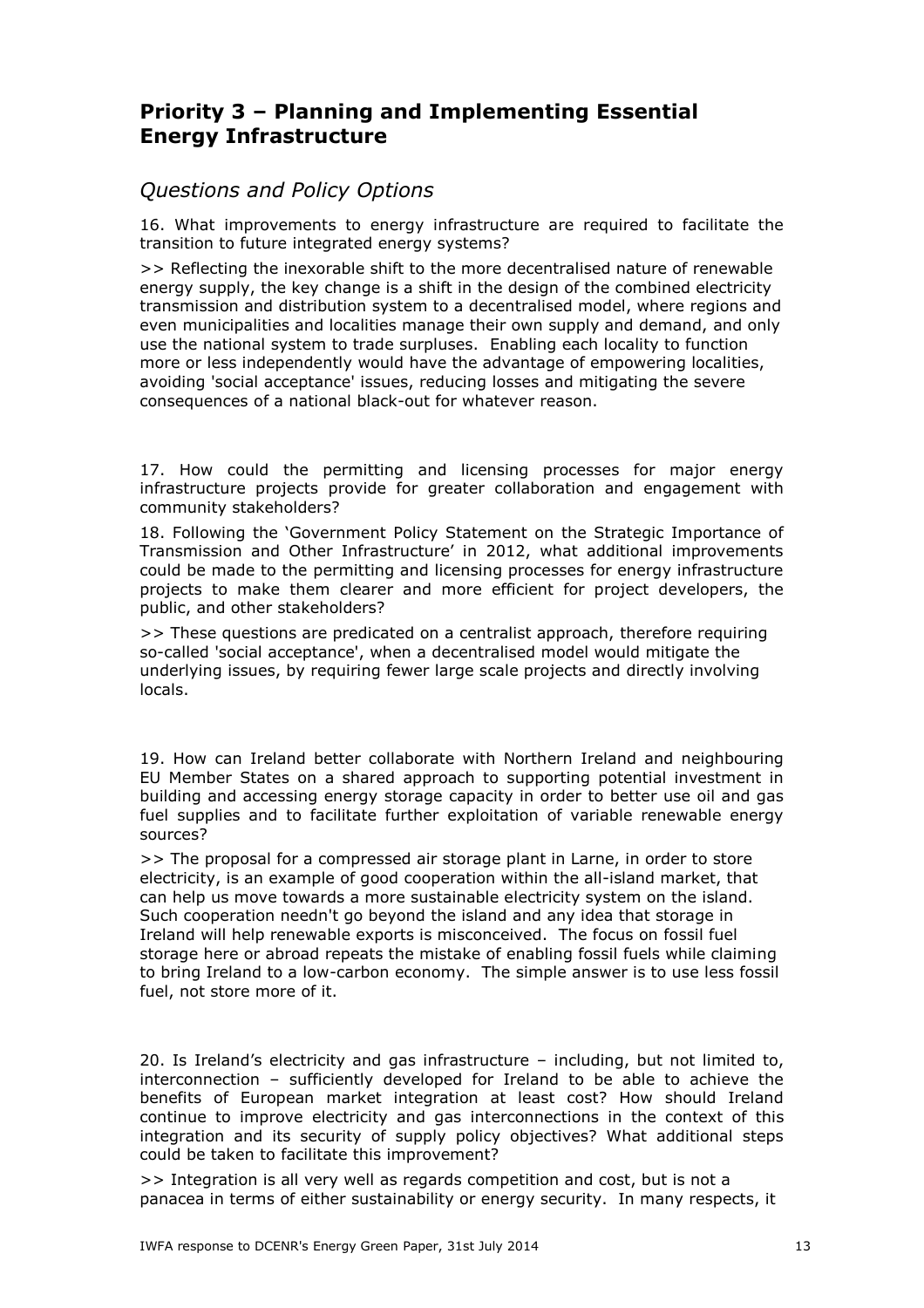makes us dependant on imports, which are not necessarily secure, and leads to termination of local supply, which raises insecurity. Indeed, the new EWIC interconnector is contributing to wind curtailment at various times, but the hope is that will be sorted by the I-SEM market. Where imports are made available via interconnection, but only called when there is an exceptional need, that is helpful. Whether under- or over-ground, the North-South Interconnector requires completion as a matter of urgency. Its absence is adding to curtailment of wind generation, and adding costs for the all-island consumer. Ireland's primary objective has to be complete self-sufficiency in sustainable energy before embarking on major export projects. Exporting sustainable energy while continuing to depend on non-sustainable sources at home is very short-sighted, leaving us insecure, facing cost risks and maintaining excessive emissions. A target for renewables of a mere 16% of primary energy or 40% of electricity in 2020 is far from being enough ambition for Ireland given our resources and vulnerabilities, and ideally we ought to be aiming at 100% for 2030. An export plan could then be set on top of the domestic plan.

21. Does the existing regulatory regime underpin and incentivise appropriately investment in existing and potential future electricity and gas interconnection infrastructure and/or full consideration of its alternatives, on a cost-effective basis?

>> No. Costs that should be incurred by the grid authorities due to the inadequacy of grid development, such as constraint and curtailment costs (especially during so-called 'non-firm' periods), as well as lost REFIT revenue, are mistakenly attributed to generators, removing the economic signal to the grid to sort out the underlying causes. Connection costs, including shared assets (which the grid has to own and operate), as well as deep distribution costs, are also loaded onto generation projects, removing any incentive to keep these costs down. The final rub is that all connection assets must then be handed to the network for free. The introduction of the Target Model in the EU's Internal Electricity Market should provide natural signals for the development of further Interconnection as required, i.e. energy price differentials between neighbouring markets. However, in order to maintain proper competition in the ancillary services markets, so as to enable plant complementary to wind, we would urge caution about the unfettered access of UoS supported interconnection and transmission assets into those markets. Also, a more cost effective and generally more efficient grid would be decentralised, but there appears to be no regulatory pressure or even concept for moving in that direction.

22. In light of continued reliance on oil to 2030 and beyond, what is the best approach to monitoring and ensuring the capacity of Irish oil infrastructure? What measures should be taken to facilitate the commercial future of oil refining in Ireland?

>> Given the aim of moving to a low-carbon economy, which should be dramatically accelerated and changed to a 'no-carbon' economy, there are no further improvements required to the fossil fuel infrastructure, which will be seriously over-capacity in the years to come, with a lot of stranded assets.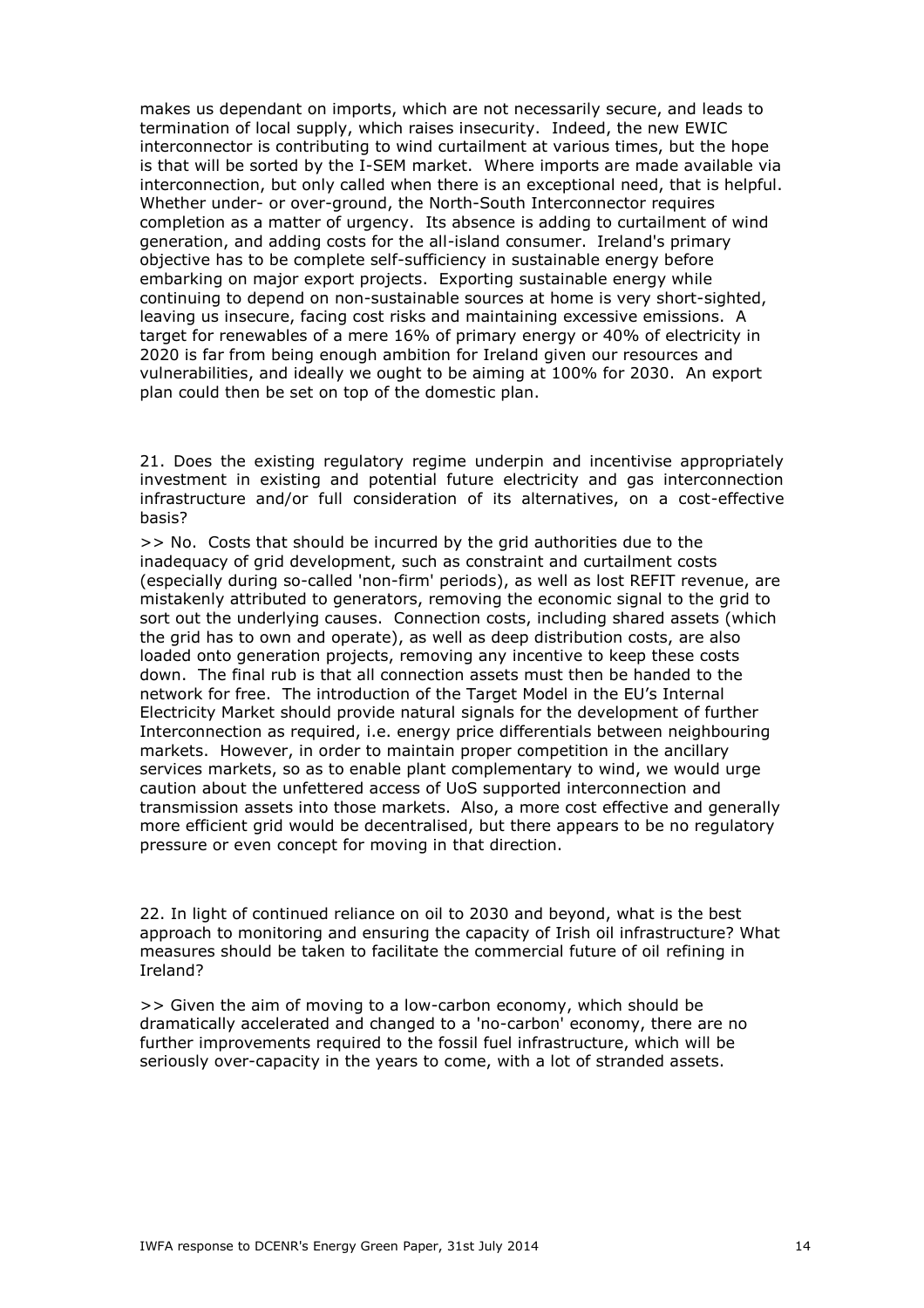# **Priority 4 – Ensuring a Balanced and Secure Energy Mix**

## *Questions and Policy Options*

23. How can we reduce our high dependence on oil and gas?

>> By dramatically accelerating our shift to renewable energy, even if that is a little costly during the transition. The extra costs would be more than compensated for by effectively insuring against major economic disruption caused by energy insecurity events.

24. How best should we ensure that appropriate framework conditions are in place for secure markets and infrastructure with sufficient capacity and investment in the medium to long term?

>> The most secure system is one relying entirely on our own renewable energy, used efficiently. We need to shift to a decentralised approach, actively enable and involve people, small players and communities, dramatically increase energy saving and self-supply, finally get the electric cars on the road in volume and shift heating to a mix of biomass and electricity. With the right incentives in place, much of this would be funded by individuals and communities, so that finance per se is not the primary issue.

25. How can we optimise the policy and regulatory environment to enable the market to decide on an appropriate fuel mix from a grid, market design, carbon, cost and energy security perspective? Are current policy and regulatory instruments sufficient or are additional interventions required, and what should those be?

>> The current national energy policy lacks vision and is internally contradictory. We need to start by eliminating those contradictions, such as aiming for lowcarbon and then further facilitating fossil fuel exploitation and use. 100% renewables, as adopted by Denmark, is the appropriate and ultimately the only viable Government vision for Ireland, but at an earlier date, given our prodigious and competitive sources and our serious vulnerabilities. Having thus settled the fuel mix and security issues, we would need to gradually shift to a decentralised and underground grid, appropriate to the task $12$ , and incentivise self supply by individuals, communities, and businesses. The regulators and other authorities would have to be directed by Government to stop imposing undue costs on our renewable sources, which they all see as an easy touch. The purpose of carbon taxes and excise duties on fossil fuels needs to appropriate to the overall policy and clarified in law, to avoid inappropriate implementation by the Dept. of Finance or Revenue. Taxes are usually set to optimize the tax take, a policy which leads to the State being the biggest addict. Once we agree a date for the complete phase out of fossil fuels, the tax regime needs to be designed to achieve that, including elements that make up tax shortfalls in other ways appropriate to the policy; for example infrastructure charging to cover reduced taxes from transport fuels and property taxes to cover for losses of taxes on heating fuels).

26. Given that Moneypoint will approach the end of its life by 2025, is there a role

 $12$  AC in the short term, moving to more efficient DC as the power electronic switching and transformer technologies are developed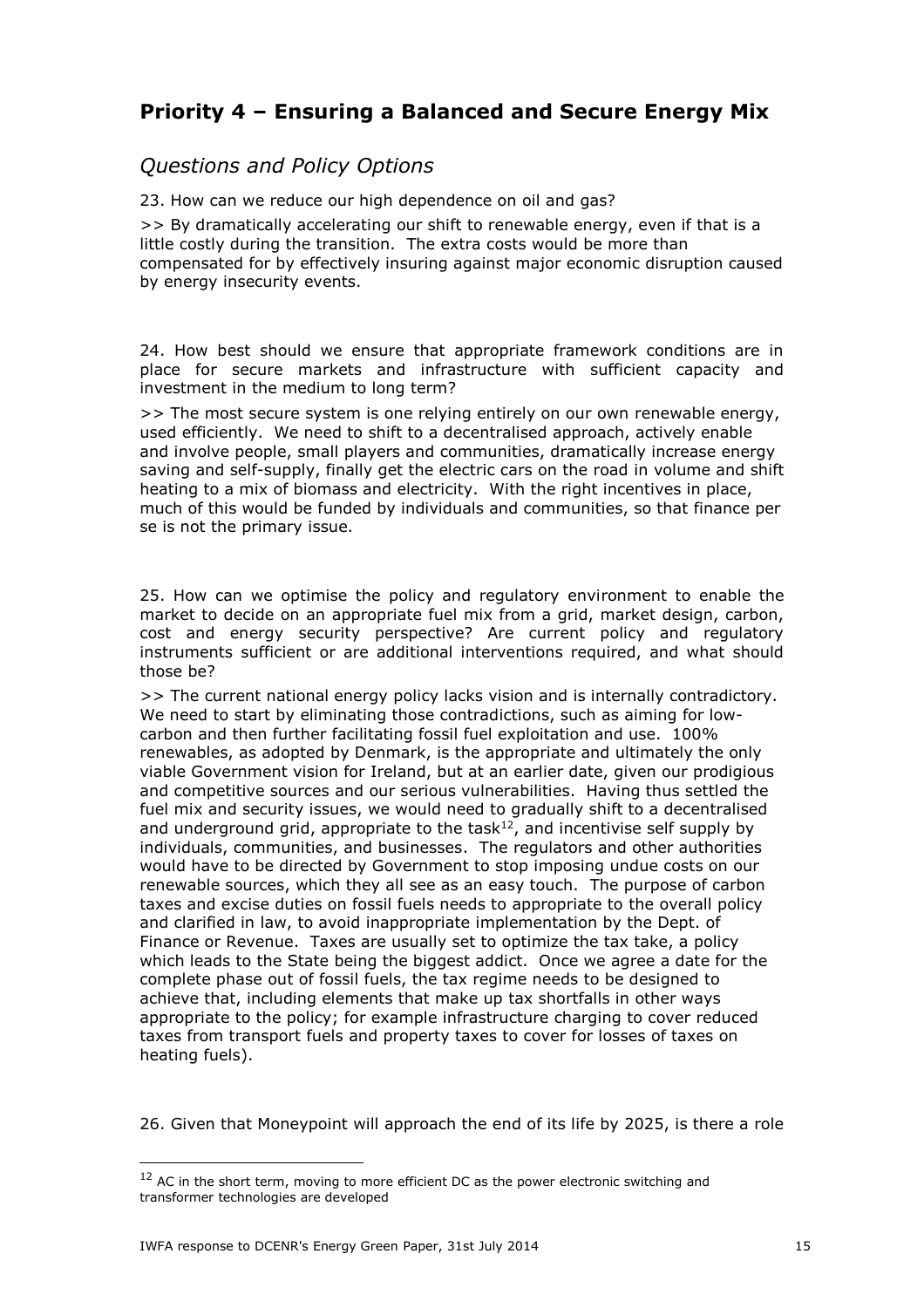for coal in the future power-generation fuel mix, taking into account cost, security of supply and environmental issues? If coal generation does not continue at Moneypoint, what are the alternatives? Should options such as biomass or nuclear power be considered?

>> Absolutely not on every count. Coal is a fitly fuel, and should disappear altogether from Ireland with the end of Moneypoint's life, having helped us through the next decade of transition. Unproven clean coal technology does not help the situation at all. Using biomass instead would waste more than 50% of the primary energy, and under no circumstances should Ireland seek to develop such power stations with biomass, unless a very high proportion of the waste energy can be used in heating. The notion that Ireland, a long standing opponent of nuclear energy in all its forms, which had the good sense to avoid that cul-desac, would in a post Windscale/Chernobyl/Fukushima world even consider going down such a foolish route is something that brings the whole Green Paper's credibility into question. The reduced emissions of nuclear can easily be achieved with indigenous renewables, and on cost, safety and even energy security, nuclear is simply a non-starter.

27. What strategy is needed to support the continued increase of renewable energy on the electricity grid? Are new approaches needed?

>> Yes. Government should declare a 100% renewable vision for say 2030, and much of the detail will follow that first step. Again, we need to stop piling costs onto renewables (such as quadrupling rates!) to the point where at least onshore wind becomes more (and eventually fully) market competitive, and we need to continue to support and develop some quantities of other less competitive renewables, such as solar PV (particularly near the South coast), offshore wind, wave and tidal energy. We should now set out on a path to have a largely decentralised grid by 2030, with guaranteed and priority access, where the connection cost is carried by the system (which is the most economically efficient approach), and guaranteed transmission to eliminate constraint and curtailment (or at least full compensation where they do occur), facilitated by appropriate storage projects using new technology. Market and grid rules need to avoid putting obstacles in the way of storage, and should indeed facilitate the addition of storage units to renewable energy projects, using their existing grid capacity. There needs to be a fully independent external technical review of the grid dynamic stability issue, since it is becoming very apparent here and abroad that Eirgrid's leading position on this issue worldwide has allowed it to make overly conservative assumptions, thus blocking renewables development. Also, Ireland needs to establish priority planning for renewables, including for self-supply.

28. What are the security, carbon and cost implications of alternative transport fuels including electricity, biogas, biomethane, LPG, LNG and CNG? What supports or policy interventions will be required to achieve the switch to these alternatives?

>> The Appendix illustrates that new electric transport, even today, is far more energy efficient than fossil-based transport. Some electric vehicles are 5 to 10 times more efficient and therefore use the same energy per passenger kilometre as walking or cycling, meaning that costs are dramatically cheaper than any form of fossil transport. The only issue is capital cost, and battery technology development and mass production will soon address that  $13$ . We now see the development of electric vans, trucks, even planes, and we may soon have electric

<sup>&</sup>lt;sup>13</sup> for example the Tesla-Panasonic proposal for a giga-factory in the US with high volume battery [production](http://www.teslamotors.com/about/press/releases/panasonic-and-tesla-sign-agreement-gigafactory)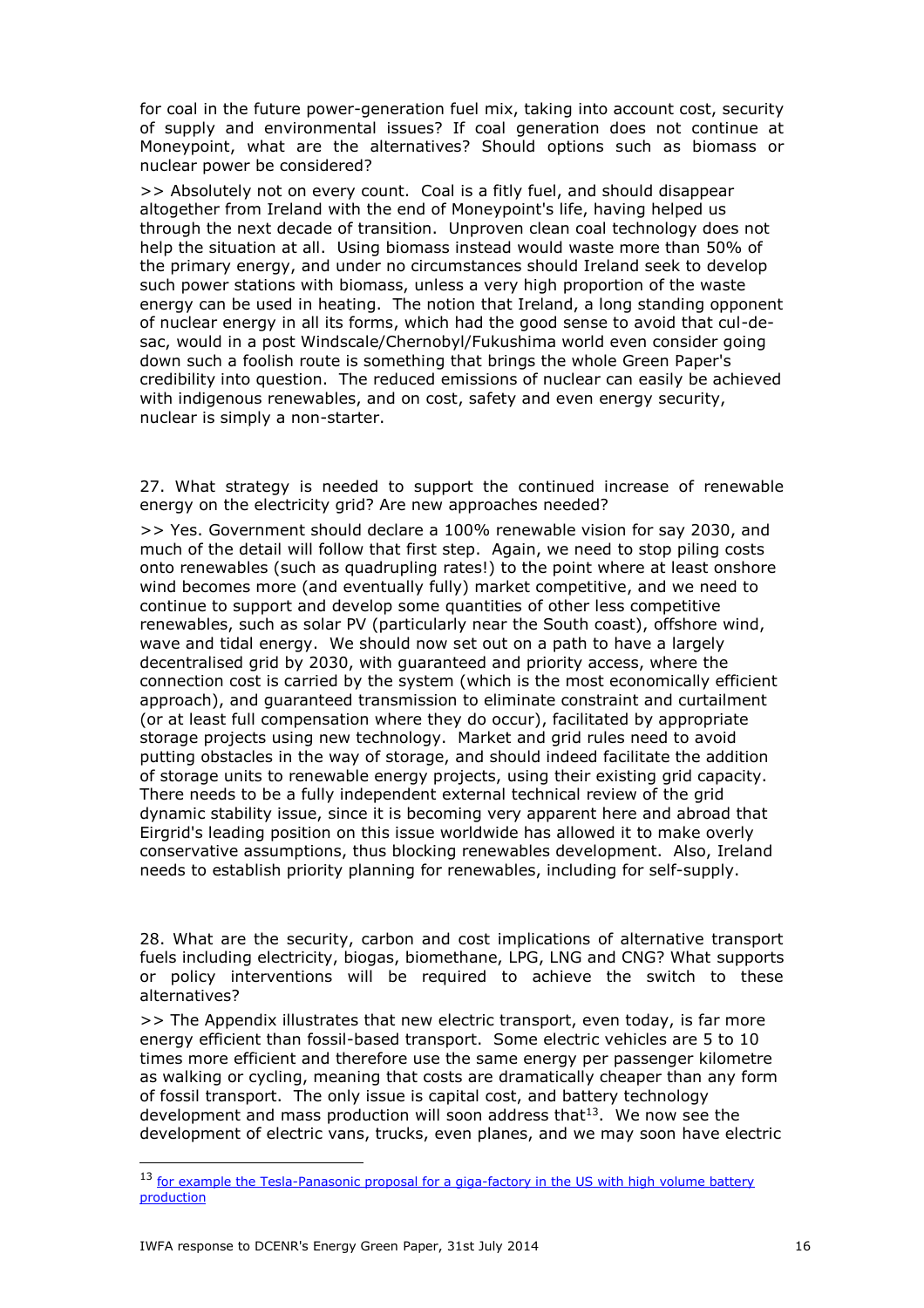powered-ships. In this context, the very idea that Ireland would invest heavily in any other form of future transport, especially given our capacity to produce cheap clean electricity from renewable energy, is a little ridiculous. Ireland should continue the roll out of electric charging infrastructure and considerably extend the grants and reliefs for electric vehicles. Transport taxes previously collected through fossil fuels could instead be collected through infrastructure charging, which is the ideal approach in any case.

29. What options should we pursue to incentivise switching to cleaner lowercarbon heating fuels?

>> Heating is the most difficult area to address with sustainable policies, so the next step has to be to dramatically extend measures designed to raise the efficiency of buildings. Self-supply that incorporates power and/or heat storage can go some way towards addressing the issue. Otherwise electric heating can help the plan to phase out the use of fossil fuels. All of these will require measures to help citizens fund their upgrades, and a combination of grants, mortgages and PAYS are the only obvious solutions at this time.

30. How best should we further develop and implement streamlined and integrated oil, gas and electricity emergency planning and control frameworks to ensure resilience to fuel-supply disruptions and external energy shocks?

>> Firstly, the faster we phase out fossil fuels, the more secure we will be. Emergency planning can't cope with every eventuality, rather it serves to reduce worries more than solve actual problems. Local production of renewable energy can mitigate virtually all energy security eventualities.

31. What options should we pursue to enhance oil, gas and electricity storage? Should we explore further the potential for additional oil stocks to be deployed as secondary fuel in the event of gas disruptions? What are the costs and benefits of delivering energy storage, and are there alternatives?

>> None for oil and gas, since we ought to be rapidly phasing them out. Electricity storage will be a key aspect of the future energy system, and many different technologies will be used, like compressed air storage (eg: in Larne), fixed and mobile batteries, 'Power to Grid' (P2G), possibly Hydrogen for large motive power (like ships), and so on.

32. What further efforts are required to pursue indigenous development of hydrocarbons and ensure suitable conditions for development on the island to improve Ireland's security of supply position? What additional actions should we take?

>> In the time horizon required for real success and results in this field, we ought to have abandoned fossil fuels altogether, so such efforts are in fact likely to lead to stranded assets (or at best the export of fuels that contribute to climate change), and wasted effort and investment, more usefully directed to a fully renewable future.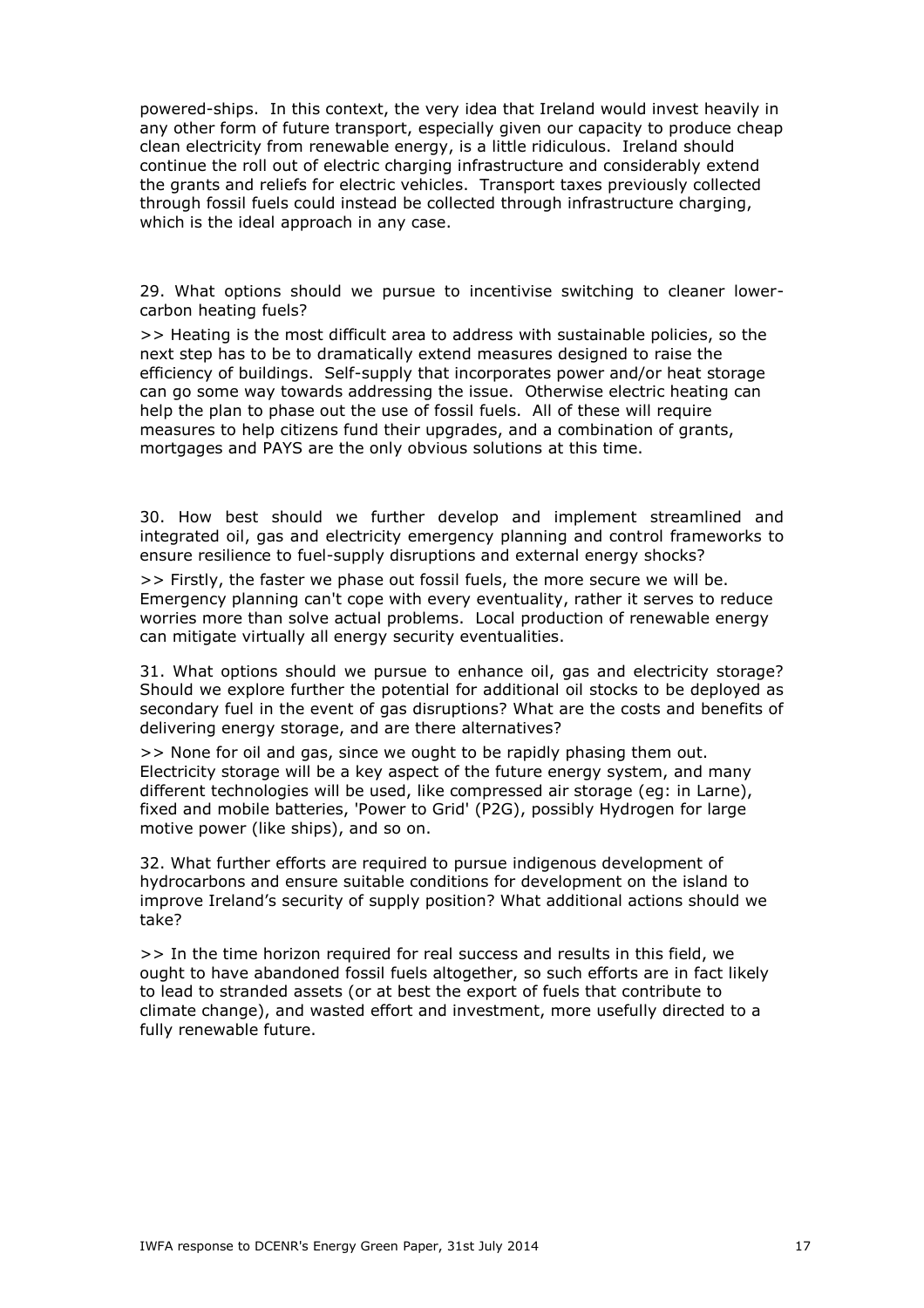# **Priority 5 – Putting the Energy System on a Sustainable Basis**

## *Questions and Policy Options*

33. How should cost-effective sustainable energy be promoted and supported? What are the appropriate support and regulatory frameworks to do this, ensuring both regulatory certainty and protection of the long-term interest of consumers? Is there a role for solar, offshore wind, wave, tidal or other technologies?

>> Government should declare a 100% renewable vision for say 2030, and much of the detail will follow that first step. Again, we need to stop piling costs onto renewables (such as quadrupling rates!) to the point where at least onshore wind becomes more (and eventually fully) market competitive, and we need to continue to support and develop some quantities of other less competitive renewables, such as solar PV, offshore wind, wave and tidal energy. We should now set out on a path to have a largely decentralised grid by 2030, with guaranteed and priority access, where the connection cost is carried by the system (which is the most economically efficient approach), and guaranteed transmission to eliminate constraint and curtailment (or at least full compensation where they do occur), facilitated by appropriate storage projects using new technology. Market and grid rules need to avoid putting obstacles in the way of storage, and should indeed facilitate the addition of storage units to renewable energy projects, using their existing grid capacity. There needs to be a fully independent external technical review of the grid dynamic stability issue, since it is becoming very apparent here and abroad that Eirgrid's leading position on this issue worldwide has allowed it to make overly conservative assumptions, thus blocking renewables development. Also, Ireland needs to establish priority planning for renewables, including for self-supply.

34. What options are available to encourage private investment in energy efficiency and ensure the transition to non-Exchequer funding models for energy efficiency?

>> Further progress on PAYS and efforts to include upgrade costs in mortgages.

35. How might supports for sustainable energy measures be made more predictable and transparent, and more effectively attract cost-competitive investment in renewable electricity, heat and transport?

>> Currently, REFIT is undermined both as regards viability and certainty, by constraint and curtailment on the revenue side, and endless new charges on the cost side (connections, rates, forestry, etc), as well as sheer complexity. The current I-SEM proposal would introduce a whole new set of costs, uncertainties and complexities and this must be tackled now, before it is too late. Removing these added costs and making REFIT simpler and more certain could lead to some reductions in the REFIT reference prices, and that is the best route to reducing cost to the consumer while securing growth in the sector through reduced uncertainty - a win-win. Furthermore, redesigning REFIT so that it cannot be regarded as state aid ought to be a major goal of DCENR for the support scheme, allowing Government to continue to pursue polices best suited to Ireland's needs, while having the flexibility to adjust to evolving circumstances.

36. How can Ireland best develop sustainable energy solutions that meet our long-term international climate obligations? Which pieces of energy infrastructure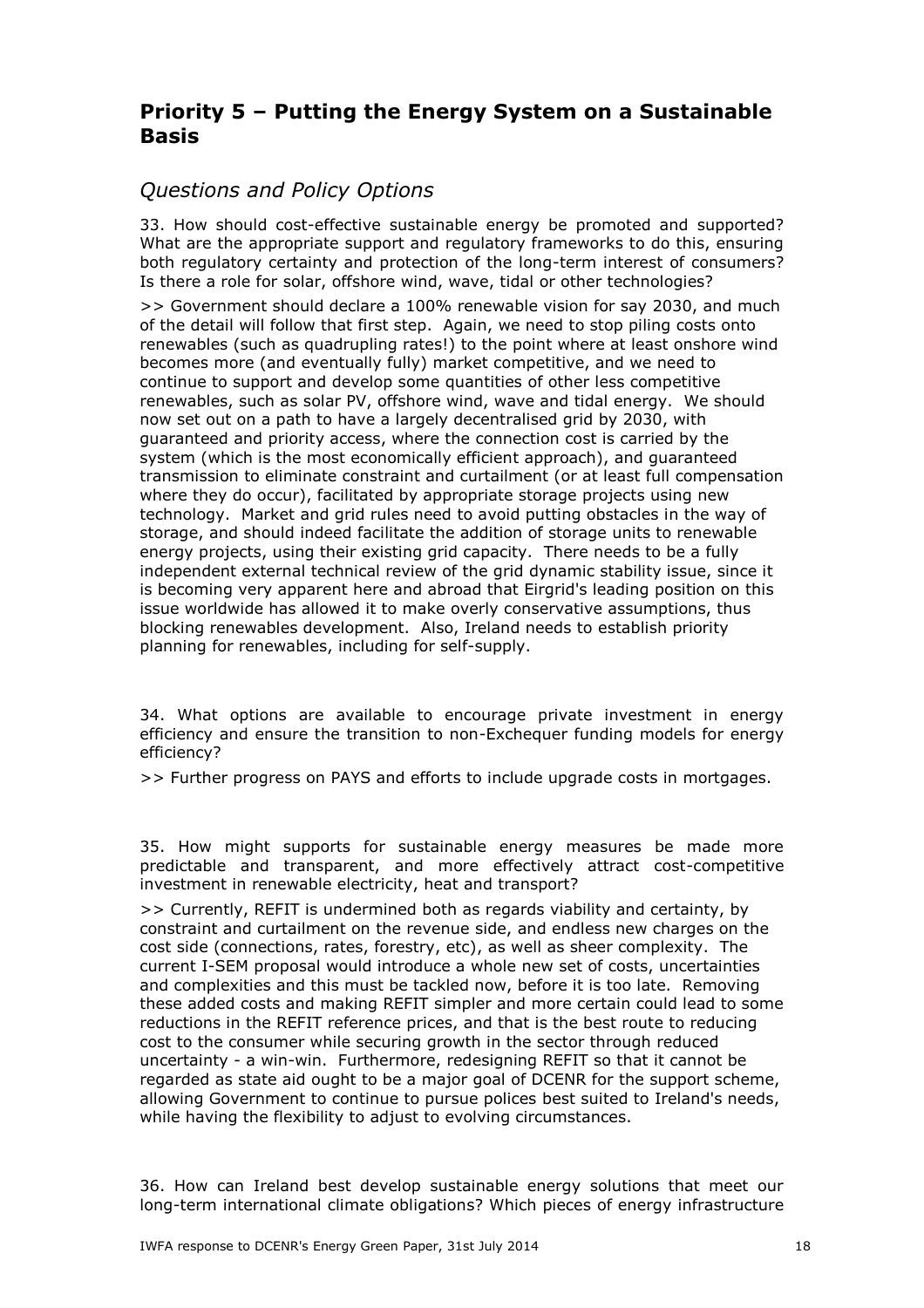should be our priorities for climate adaptation?

>> Setting a goal of 100% renewable primary energy by 2030, which is doable with the right will, would put us well ahead of our climate commitments and responsibilities. For all sorts of reasons, already outlined, we ought to be decentralising and undergrounding our grid, which would help climate mitigation as well.

37. How do we ensure cost-effective and timely investment in electricity transmission and distribution, including in smart grids?

>> We most certainly don't do it by loading all costs and responsibilities onto the generators, who are amongst the least able to deal with them. Costs must arise for the parties in the best position to deal with the causes and the risks. All losses due to any delay in connecting renewable energy projects for more than 3 years must be for the account of the consumer in the first instance, and be dealt with accordingly by CER whose responsibility it is to protect the consumer from such costs; otherwise CER has no incentive to sort out the underlying issues, and can simply apply the costs of someone else's ineffectiveness onto those who can't sort it out. And some of that cost must affect the financial performance of the grid authorities, otherwise they have no incentive to perform. The performance to date of all these parties, manifested in 15 year delays to connect renewables with firm access for example, serves to prove the point.

38. How can we exploit Ireland's sustainable energy strengths to realise job creation and economic growth opportunities?

>> Renewable energy has the highest job content per unit of energy, and feeds the most economic activity back into Ireland (assuming we get going properly and start to build the factories to produce equipment, like turbines and copper and/or aluminium cables). So a 100% renewable policy is the one which will deliver the economic activity, the most temporary jobs and permanent high quality jobs in the long run. Adding exports thereafter could place the sector beside tourism, agriculture, pharmaceuticals and IT as one of our largest industries.

39. Are the optimal structures in place to deliver sustainable energy and realise the associated jobs and growth opportunities? Are existing policy interventions for sustainability (e.g. public service obligation, priority dispatch, efficiency measures) consistent and aligned?

>> No on both counts. There is no overall vision, and the hope is that this will finally emerge from the current process. An unequivocal 100% renewable energy vision for say 2030 is what will kick start the process, quickly followed by appropriate market, grid, support, energy saving, transport, heating, tax and planning policies, as already outlined. Inefficiencies in the grid policy as regards connection cost, constraint and curtailment etc, cause uncertainty and higher cost for projects, thus preventing a reduction in the REFIT reference prices, and maintaining a higher PSO than is necessary. Instead, enforcing the EU legal obligation of 'guaranteed transmission' would allow projects to benefit from their full output at the support price, and to finance their projects with a lower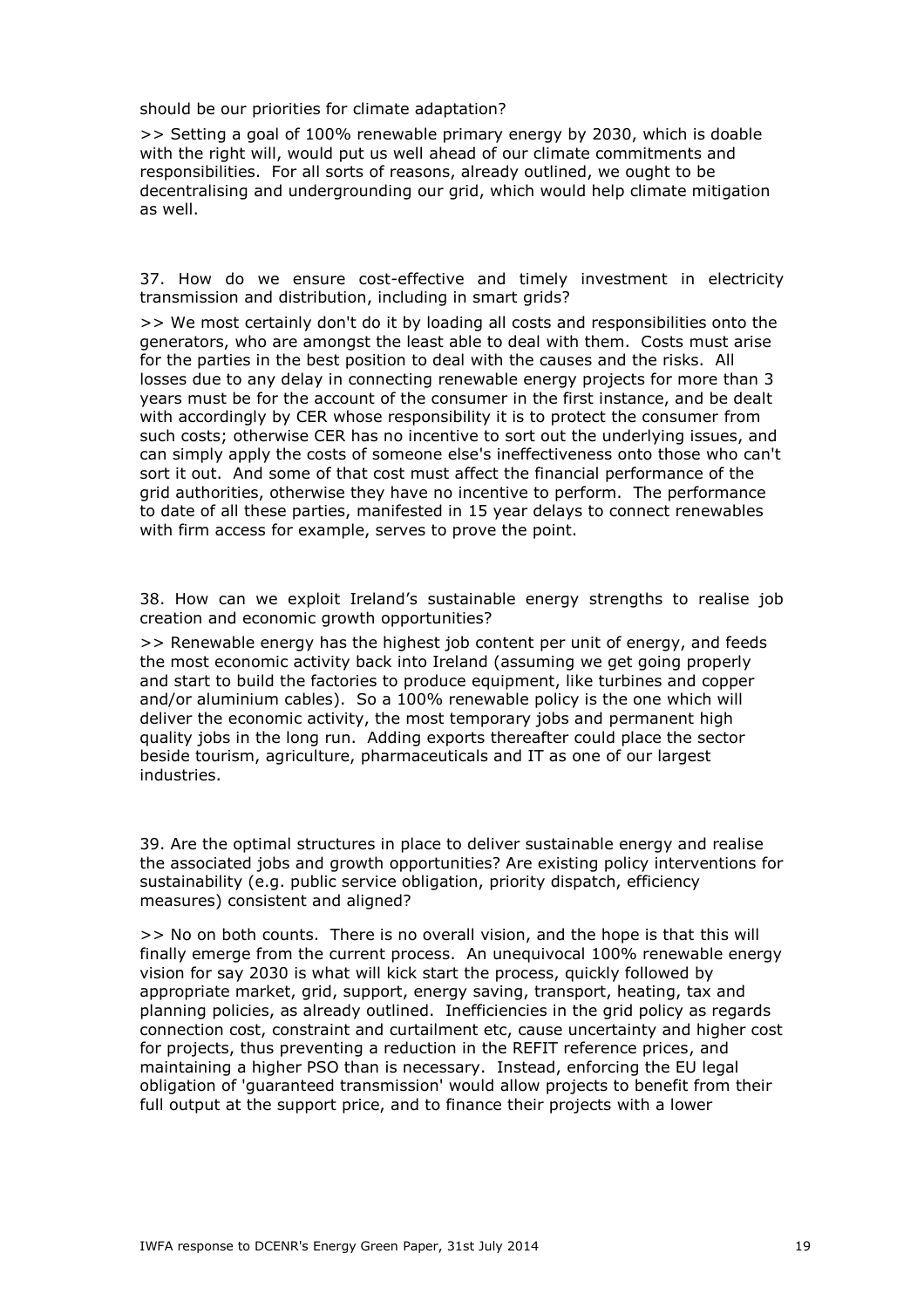financing cost due to lower risk, thus enabling a price review of the REFIT, and analysis suggests that the overall cost to the consumer would be less $^{14}$ .

<sup>&</sup>lt;sup>14</sup> For example: "Improving the Wind Development Model", Meitheal na Gaoithe Annual Conference, [Lyrath Hotel, 9th](http://www.ierne.ie/Ierne_Wind_Energy_Consulting_Ltd/Publications.html) Nov 2012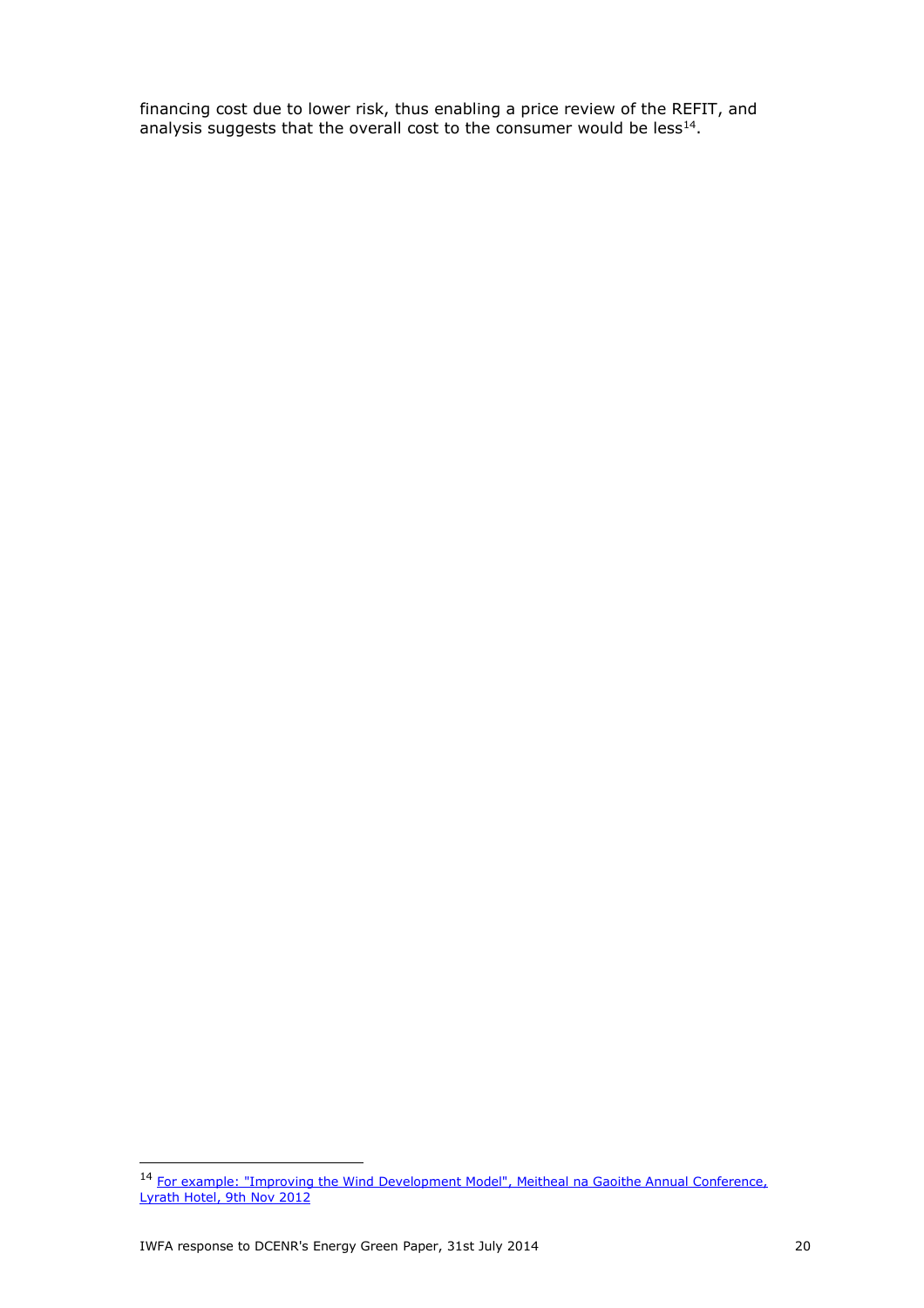# **Priority 6 – Driving Economic Opportunity**

#### *Questions and Policy Options*

40. What skills and training are required to underpin the energy system in 2020? How should training for the energy sector be organised?

>> Assuming we decentralise the grid, have greater self-supply, and shift to a largely electric transport system, we will need extensive skills and training in these areas. The current uncertainty in the renewables sector will lead to a failure to attract new skilled people, and only when a truly credible and ambitious vision is in place and the action really starts will young job-seekers naturally turn to the sector for training and a long-term future.

41. How can energy policy be designed to maximise and grow Irish employment in the sector in the long term?

>> Much greater ambition, as outlined in the previous answers.

42. How can Government funding for R&D in the energy field be best targeted to maximise the potential for the commercialisation of IP emerging from such R&D?

43. How should research funding organisations modify their support programmes?

44. How should Ireland best position itself to maximise the benefit from Horizon 2020?

>> As regards R&D, there is very little point in Ireland duplicating or competing with energy research underway elsewhere. Assuming we take advantage of our unique position as regards vulnerabilities and the compensating resources, and we do set a very ambitious vision, and then follow through, that will open up niche markets in IT, control systems, transport technologies, market design, grid decentralisation and so on, where we could develop new IP and offer that to others who would like to follow. If on the other hand we are not ambitious, and instead we take the economists lead and choose as usual to follow others, then we will simply waste our money in R&D, reinventing the wheel.

45. What else should be done to maintain and improve the integrated innovation support process, from basic research to commercialisation?

>> The extraordinary work of William Kingston of the Trinity College Business School can help clarify issues around innovation<sup>15</sup>. Inventing a new product that is patentable is normally the result of individual effort<sup>16</sup>. Quite often, a different individual (an innovator) sees the potential of the invention, and takes it to commercialisation<sup>17</sup>. Traditional large scale R&D on the other hand is normally more collaborative, and is less likely to produce original inventions. At this stage, Ireland is not inventing in the renewables space, and has little call for traditional large scale R&D, with the possible exception of wave and tidal. However, small players are usually highly innovative, and indeed have had to be so to survive in the difficult environment provided by the authorities here. In any case, to move Ireland on to a 100% renewable society will require the use of other peoples'

<sup>&</sup>lt;sup>15</sup> for example his book "Innovation, The creative impulse in human progress", John Calder, London, 1977.

<sup>&</sup>lt;sup>16</sup> examples in the renewables sector could include Henrik Stiesdahl of Siemens, or Aloys Wobben of Enercon

 $17$  high profile examples would be the late Steve Jobs of Apple, or Elon Musk of Tesla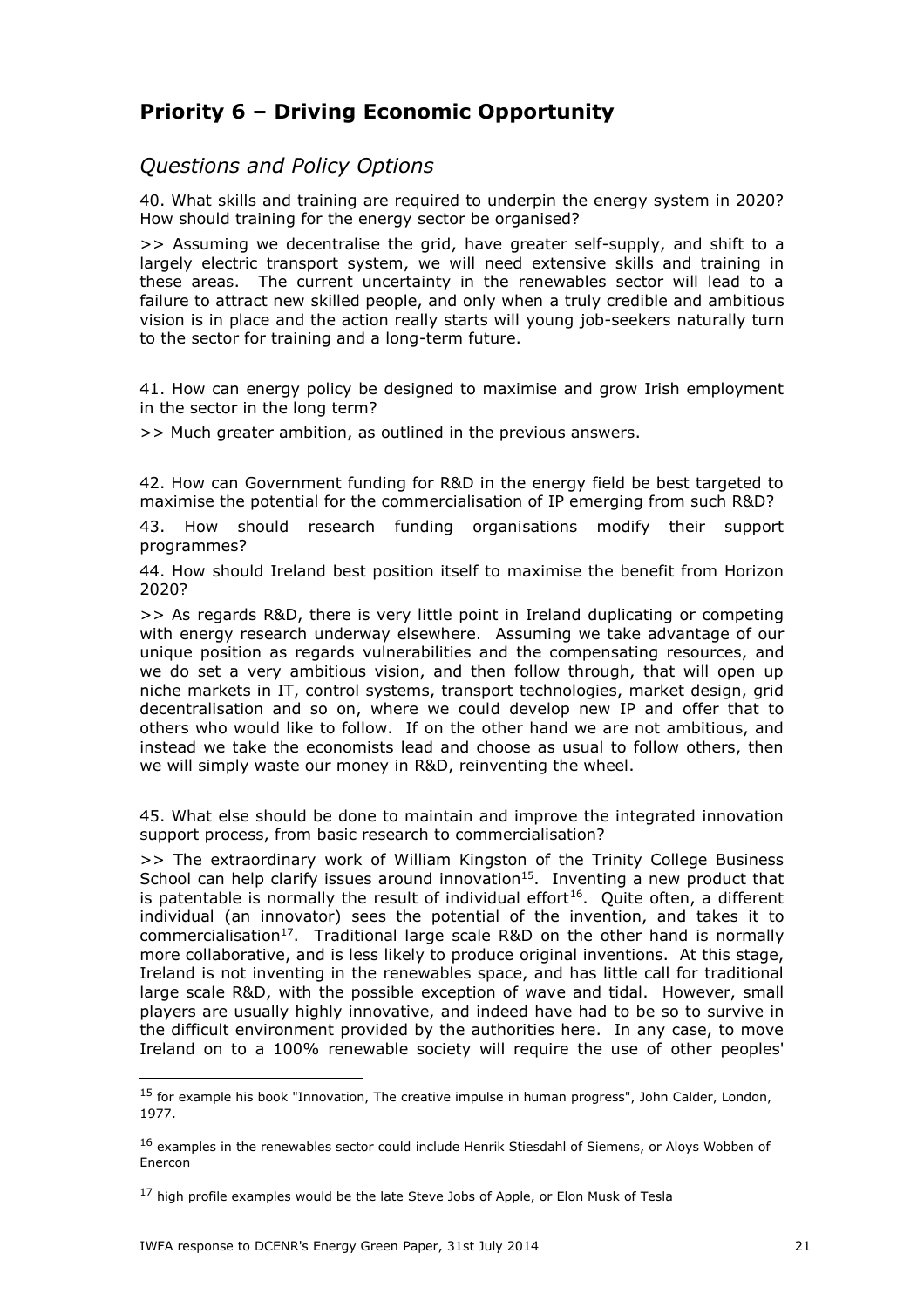inventions and R&D, and some of our own innovation to make it all work together. To drive that innovation, we need the signal that Ireland is serious about getting there.

46. How can there be more collaboration and on-going structured interaction between researchers, modellers and policymakers to ensure that energy research and modelling address the real energy policy problems including impacts on citizens, and challenges as policymakers perceive them, and that the resulting analysis and publications have policy relevance?

>> The question seems to imply a lack of understanding of the processes outlined in the previous answer. Collaboration doesn't really work for or help inventors or innovators, although they do need to gather information. Ireland has a limited role in basic R&D in this space. Modelling is extremely useful as we proceed to the objective, but can only really get underway once there is a vision and a rough plan. Citizens will not be worried about 'impacts' if they are directly involved. Government setting the vision, guided by policy makers, is what is now required, and that will kick all of these into shape.

47. Do any other areas within the energy/enterprise policy space need to be addressed in the forthcoming Energy White Paper?

>> A serious move towards the 100% renewable goal will require vast financial resources and Ireland is currently lacking credit internally, for obvious reasons. Government will need to set about releasing funds from its strategic bank, pension funds, other jurisdictions and from the likes of the European Investment Bank to minimise the financing cost of so many projects.